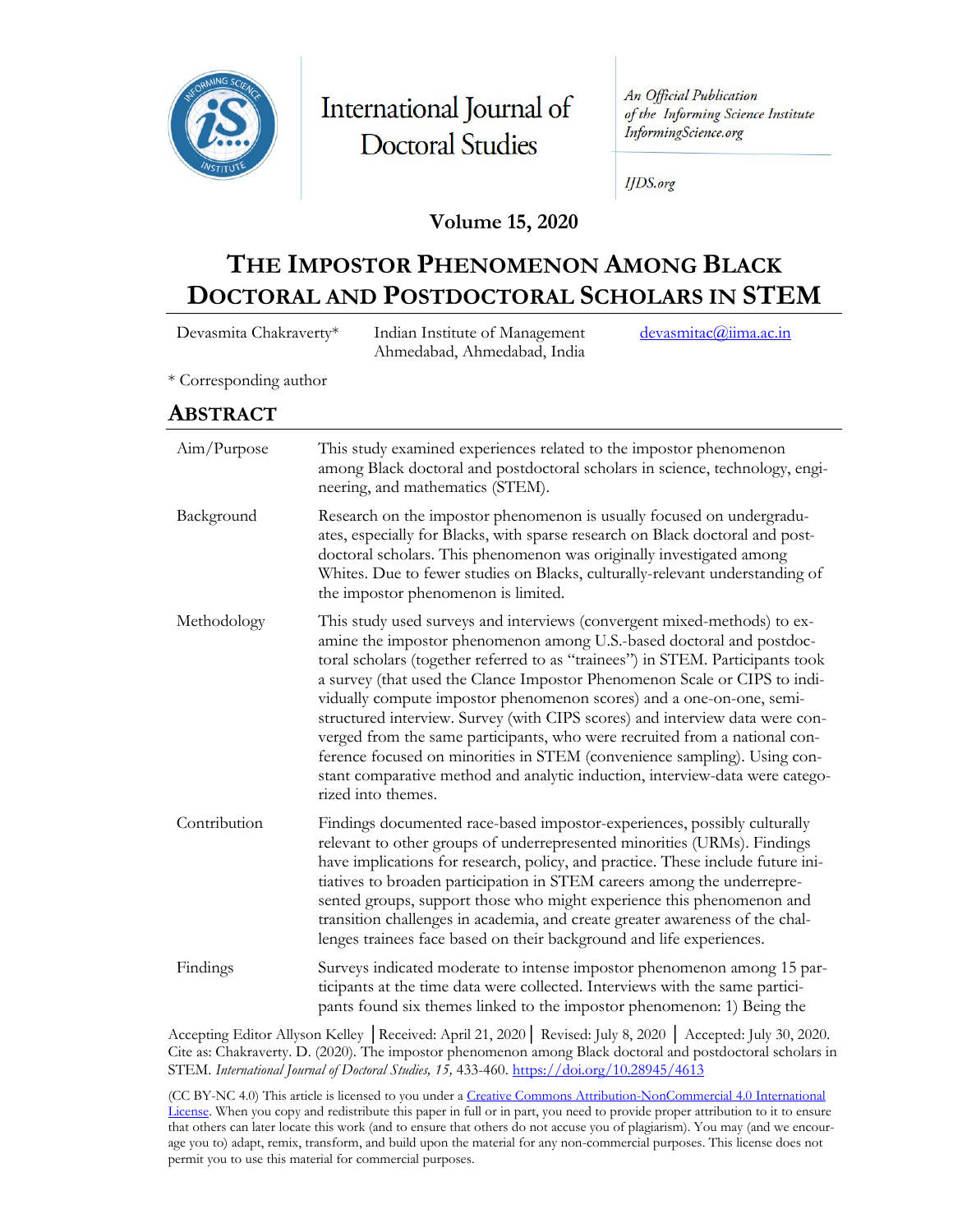|                                      | only-one, 2) Lack of belonging, 3) Stereotyping, micro-aggression and judg-<br>ment, 4) External appearances, 5) Feeling like the "diversity enhancers," and<br>6) Complications of intersecting identities.                                                                                                                                                     |
|--------------------------------------|------------------------------------------------------------------------------------------------------------------------------------------------------------------------------------------------------------------------------------------------------------------------------------------------------------------------------------------------------------------|
| Recommendations<br>for Practitioners | Practitioners should consider the tensions and complications of Black iden-<br>tity and how it ties to training experiences in STEM as well as how race-<br>based impostor phenomenon could shape an individual's interaction with<br>faculty, mentors, and peers. This knowledge could be helpful in designing<br>professional development programs for Blacks. |
| Recommendations<br>for Researchers   | Study findings could have research implications on the way doctoral and<br>postdoctoral training is reimagined to be more inclusive and welcoming of<br>diversity across multiple axes of gender, race/ethnicity, class, first-generation<br>status, ability, sexual orientation, and country of origin, among others.                                           |
| Impact on Society                    | Black trainees could be vulnerable to leaving STEM fields due to their un-<br>derrepresentation, lack of critical mass, racial discrimination, and other un-<br>pleasant experiences. Conversations around training, development, and<br>means to address psychological distress could focus on culturally-relevant ex-<br>periences of the impostor phenomenon. |
| Future Research                      | Future research could look at the experiences of other underrepresented<br>groups in STEM such as Native Americans and Hispanics as well as among<br>faculty of color and individuals from other fields beyond STEM.                                                                                                                                             |
| Keywords                             | impostor phenomenon, impostor syndrome, Black, STEM, doctoral training,<br>postdoctoral training, higher education, STEM PhD, STEM postdoctoral<br>scholar                                                                                                                                                                                                       |

### **INTRODUCTION**

The impostor phenomenon encompasses a psychological condition with a pattern of beliefs held typically by accomplished people who secretly feel like frauds (Harvey & Katz, 1985). The term was first used by Drs. Pauline Rose Clance and Suzanne Imes, two psychotherapists, in 1974. The phenomenon was first explored while interviewing highly accomplished women who believed that they did not deserve their success, which they thought was achieved by deceiving others (Clance, 1985). Research conducted over more than 40 years since then shows that such insecurities are not restricted to successful women alone. People of all genders (Chakraverty, 2019) and professions experience this phenomenon, including those in the health professions – pharmacy residents (Sullivan & Ryba, 2020), medical students (Houseknecht et al., 2019; Villwock et al., , 2016), and dental and nursing students (Henning et al., 1998) – managers (Rohrmann et al., 2016), librarians (Barr-Walker et al., 2019; Clark et al., 2014; Martinez & Forrey, 2019), and science, technology, engineering, and mathematics (STEM) trainees (Blondeau & Awad, 2018; Chakraverty, 2019; Ivie & Ephraim, 2009). It is experienced by undergraduate students (e.g., Aycock et al., 2019), graduate students (e.g., Chakraverty, 2020a; Cohen & McConnell, 2019; Cope-Watson & Betts, 2010; Gibson-Beverly & Schwartz, 2008), and faculty members (Guillaume et al., 2019; Hutchins et al., 2018; Sims & Cassidy, 2019).

The impostor phenomenon is related to several outcomes that make it particularly problematic: outcomes such as concerns about mistakes signifying maladaptive perfectionism (Pannhausen et al., 2020), mental health issues (Sullivan & Ryba, 2020), psychological distress (Wei et al., 2020), anxiety and depression (Fraenza, 2016; Wang et al., 2019), fear of ridicule (Brauer & Proyer, 2019), and perceived feelings of competition (Canning et al., 2019). It is also related to academic under-preparedness (Cisco, 2020), self-doubt (Guillaume et al., 2019), lack of wellness (Houseknecht et al., 2019), burnout (Leach et al., 2019), lower self-esteem (Schubert & Bowker, 2017; Sonnak & Towell, 2001),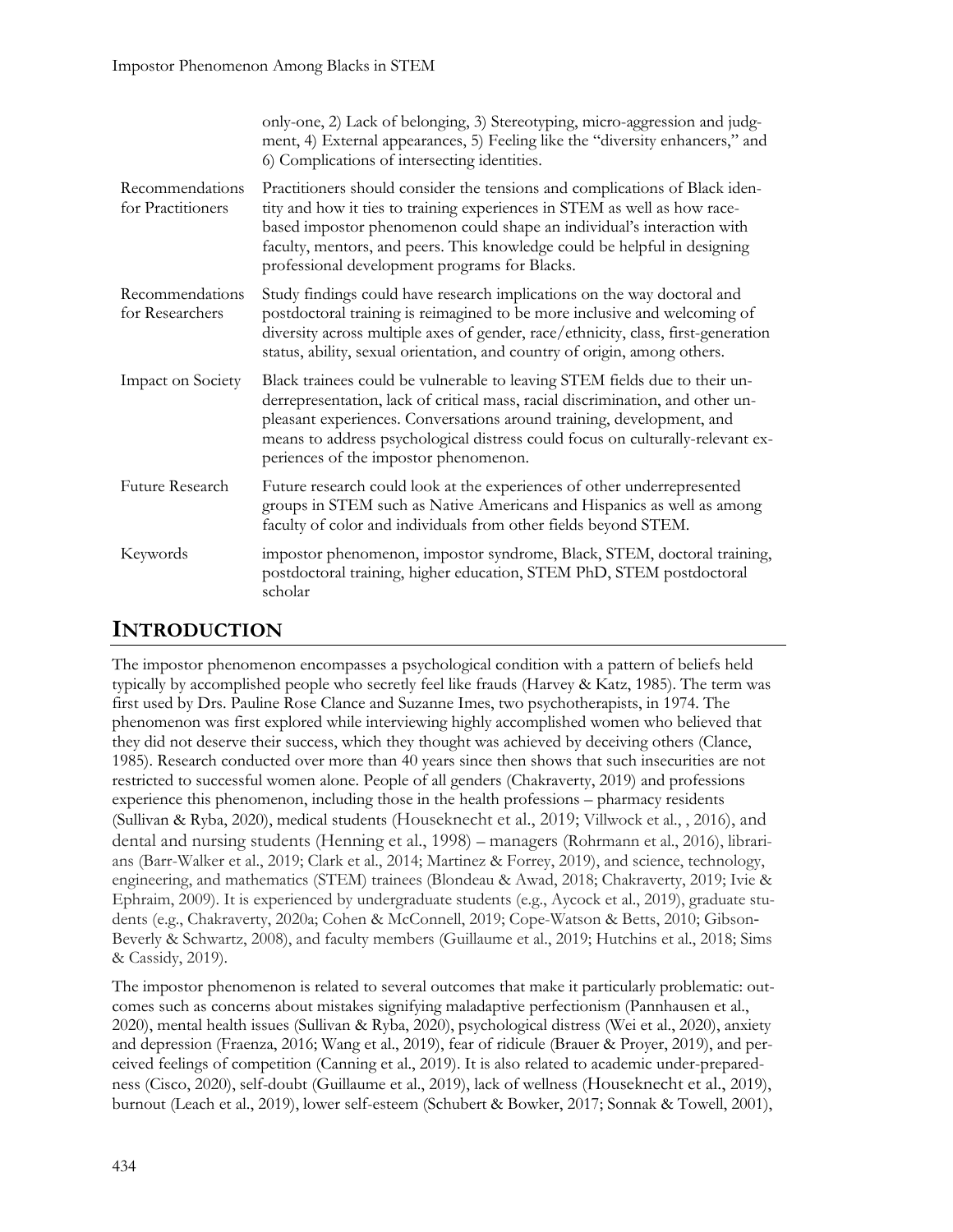impaired motivation (Vaughn et al., 2019), inadequacy (Cope-Watson & Betts, 2010), fear of being isolated or singled out (Cohen & McConnell, 2019), questioning oneself (Stone et al., 2018), lower self-efficacy (Blondeau & Awad, 2018), and other self-limiting traits. The Clance Impostor Phenomenon Scale (CIPS; Clance, 1985) is a popularly used scale used to measure the extent of impostor-feelings an individual experiences. It was developed to psychometrically cover the three dimensions representing the phenomenon: luck/chance as compared to one's ability as an indicator of success, fakeness or fraudness one experiences thereof, and disregard of personal achievement (also termed as luck, fake, and discount) (Chrisman et al., 1995; French et al., 2008). Experiencing this phenomenon could impact academic training experiences for those obtaining doctoral degrees (specifically, Doctor of Philosophy or PhDs) (Chakraverty, 2020a) and postdoctoral scholars (Chakraverty, 2020b). In this study, the author used the term "trainee" for people in training (both PhD students and postdoctoral scholars).

Of particular concern is how impostor phenomenon affects the marginalized and vulnerable groups such as first-generation students (Canning et al., 2019) and students from lower socio-economic status (MacInnis et al., 2019). Particularly, Blacks or African Americans represent 12% of the overall U.S. population (That is expected to increase to 15% by 2060), yet their representation in science and engineering fields is proportionally lower (Hamrick, 2019). In 2016, Blacks earned 9% of bachelor's degrees in science and 4% of bachelor's degrees in engineering (Hamrick, 2019). Further, the graduate program enrollment in science and engineering (including both, master-degree and PhD-degree students) amounted to 7% Black women and 4% Black men (Hamrick, 2019). At 7.7% full-time employed and 12.1% unemployed Black scientists and engineers in 2017, there are more unemployed than employed, although the trend is reverse for Whites (Hamrick, 2019).

Further, in science, engineering, and health, in 2017, Black doctoral and postdoctoral trainees comprised 3.5% (n=9,483) and 1.6% (n=1,019) of the overall number of doctoral and postdoctoral trainees respectively among U.S. citizens or permanent residents (National Science Foundation [NSF], 2017). In science and engineering alone, there were 2,409 Black PhD recipients in 2017, a jump from 1,961 in 2008 (all Black U.S. citizens or permanent residents) (NSF, 2018). International scholars (foreign-born, temporary visa holders in the U.S.) comprise of 34.7% and 35% respectively of the overall doctoral and postdoctoral population in science, engineering, and health-fields respectively; however, data on their racial/ethnic background is not available (NSF, 2017). In other words, we do not know what proportion of the international scholars training in the U.S. are Black. However, according to the National Center for Science and Engineering Statistics, there were 532 foreign-born, Black PhD recipients in science and engineering in 2017, a jump from 431 in 2008 (NSF, 2018). All international scholars (including Black international scholars) face additional challenges in the acculturation process (Burt et al., 2017) and limitations imposed by their visa status, such as being ineligible to be on training grants, fellowship (F) grants, get career development awards (including most K awards), and apply to most of the federal grants (Pickett, 2019; Stephan, 2012).

Thus, Blacks continue to be underrepresented in many STEM fields at various stages of higher education and training. Although Black women are somewhat better represented than men, women face many challenges including academic exclusion (Rosa & Mensah, 2016), especially exclusion due to the combined effect of their race and gender (also known as "double bind") that leads to racism, sexism, and bias (Ireland et al., 2018; McGee & Bentley, 2017). Black males also find it challenging to persist in STEM fields, with college-going Blacks in engineering and other STEM fields reporting isolation, invisibility, lack of preparation prior to entering college for succeeding in STEM, and lack of peers and professors from the same background and race (Strayhorn et al., 2013). While Blacks face many unique challenges to thriving in STEM careers, there is a dearth of professionals trained for STEM jobs along with the lack of equity, inclusivity, and diversity. This challenges the development of cultural competence and opportunities to benefit from diverse life experience and ideas that engender innovation (Ireland et al., 2018).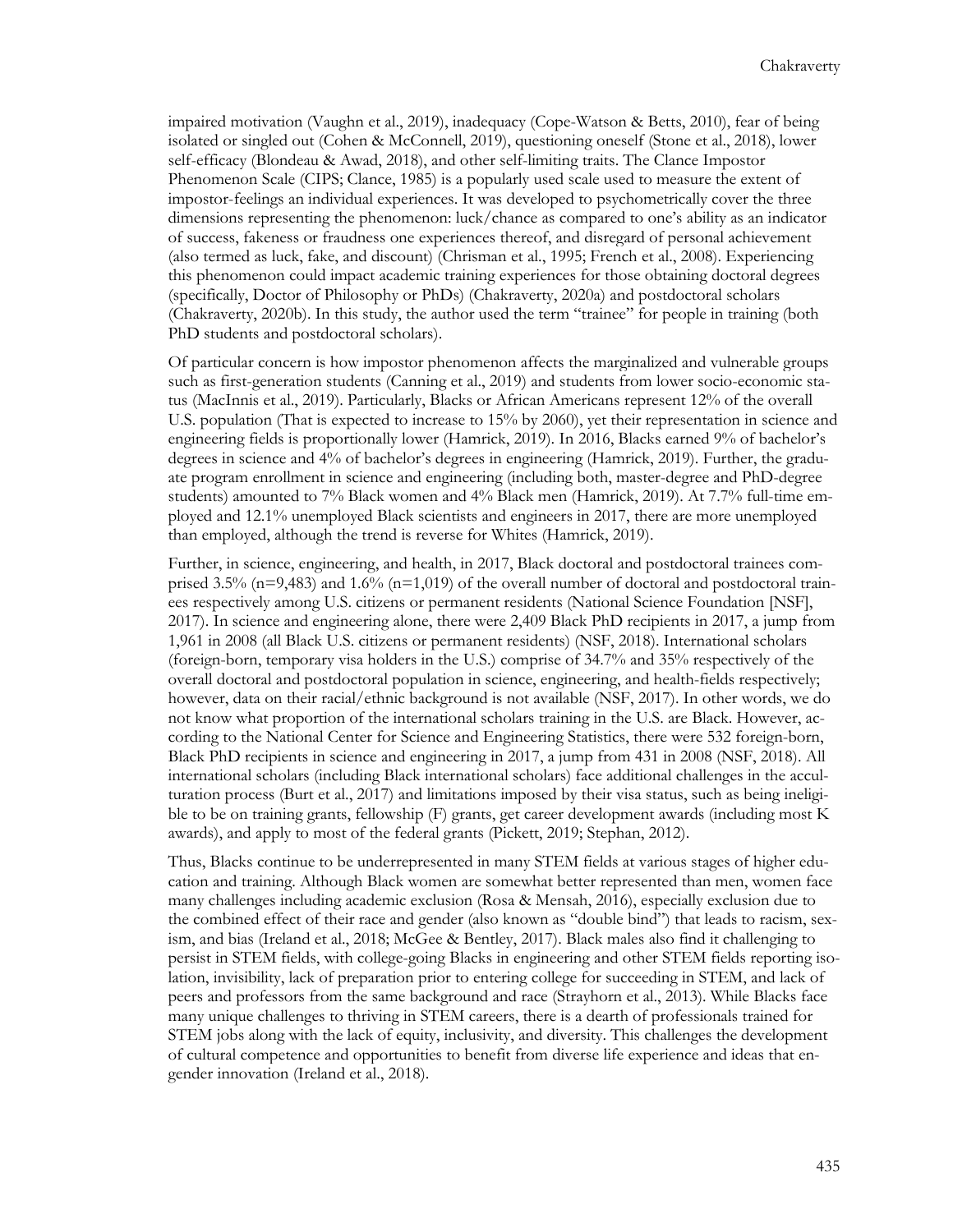Black trainees could be experiencing race-based or general impostor phenomenon along with stress due to their underrepresentation and minority status, lack of critical mass and role models, and discriminatory experiences, among others, being at-risk of leaving their field. Yet, race-based, culturallyrelevant experiences of the impostor phenomenon due to racism, discrimination, and marginalization is an understudied area. Experiencing the impostor phenomenon could be one of the many reasons for the lack of demographic diversity in STEM with a history of underrepresentation of Black scholars at all levels including in doctoral training. The purpose of this study was to examine experiences of the impostor phenomenon among Black doctoral and postdoctoral scholars in STEM.

### **LITERATURE REVIEW**

Impostor phenomenon is one of the many challenges that Blacks experience in STEM training (Chakraverty, 2013). Prior research with predominantly White STEM PhD students experiencing this phenomenon has shown some generic challenges in their training that extends across all genders and race/ethnicities in the U.S. (Chakraverty, 2020a). Reluctance to engage in scientific communication through public talks and academic writing, reluctance to collaborate and apply newly learnt skills, comparing oneself unfavorably with peers, and getting stressed about achieving PhD milestones or public recognition are some of them. However, there could be specific challenges that Black trainees experience due to impostor phenomenon. The following section critically examined U.S.-based research examining this phenomenon among Blacks in STEM.

### FRAMEWORK FOR UNDERSTANDING IMPOSTOR PHENOMENON AMONG **BLACKS**

This section examined impostor phenomenon research conducted with Black undergraduates and graduate students. Overall, there are 20 U.S.-based studies summarized below. To the author's understanding, no study has yet looked at Black postdoctoral scholars. Study insights from both undergraduate and graduate literature contributed to a well-rounded understanding of the impostor phenomenon, helping in implementing the current study to add new knowledge and address some of the identified research gaps.

#### **Studies of Black undergraduate students**

Sixteen (80%) of the 20 studies identified focused on undergraduates (eight with a mixed sample including Blacks and eight with just Black undergraduates). All the studies used a quantitative methodology. Among those with a mixed sample, all except one (Li et al., 2014) collected data from one university each, although Li et al. (2014) did not specify how many universities were represented in their sample (See Table 1 for a detailed summary of literature about a mixed-sample). The other eight studies focused on just Black undergraduates, using cross-sectional surveys with self-reported data collected across one time-point. These studies mostly focused on mental health issues and race-based stress. In summary, most of these studies pointed to several ramifications of experiencing mental health distress among undergraduates (See Table 2 for a detailed summary of literature about Black undergraduates).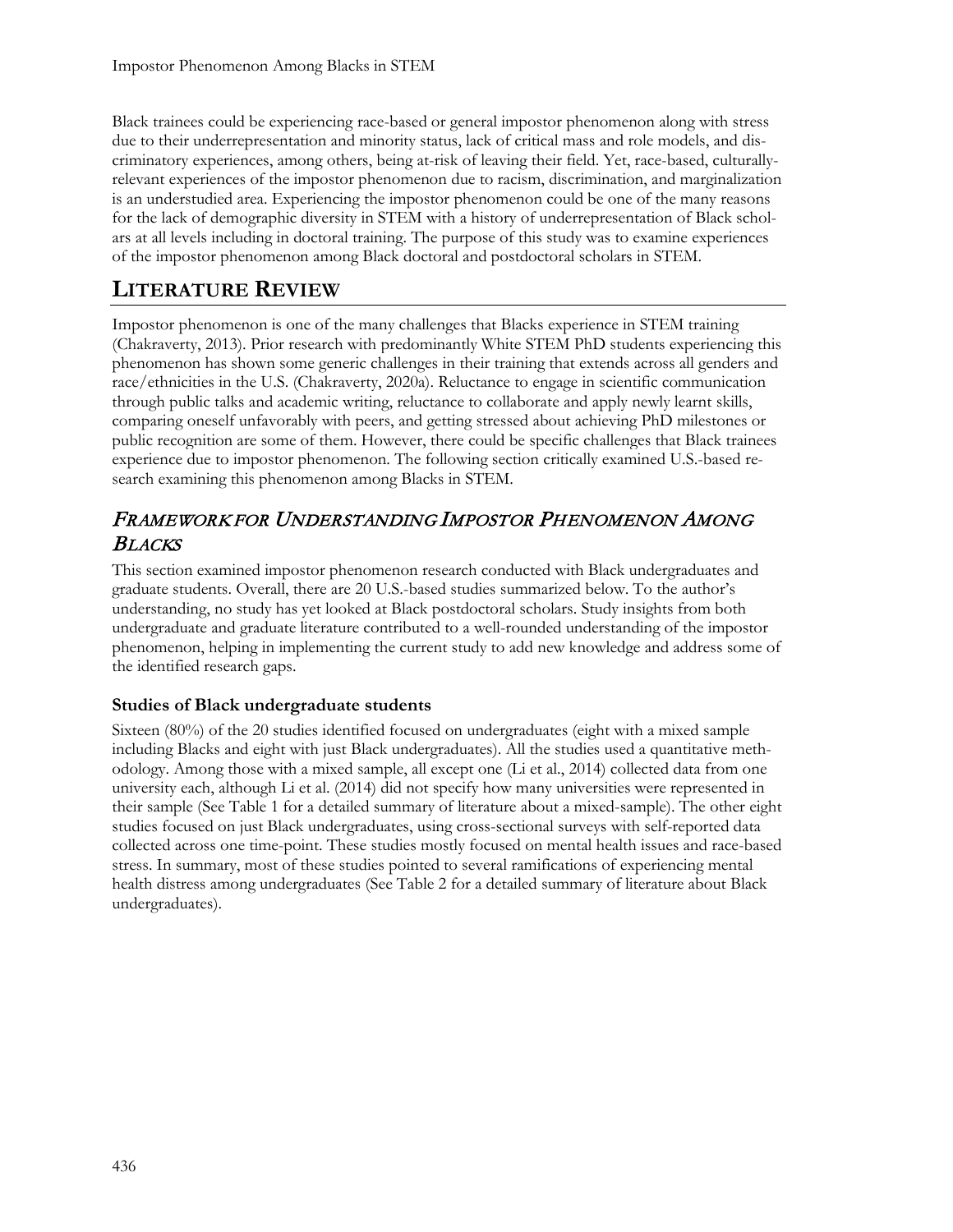| <b>AUTHORS</b>                        | <b>SAMPLE</b>                                     | FINDINGS (The impostor phenomenon was<br>correlated with-)                        |
|---------------------------------------|---------------------------------------------------|-----------------------------------------------------------------------------------|
| N. S. Bernard et al.,<br>2002         | n=190; 20% Black                                  | High neuroticism and low conscientiousness                                        |
| Castro et al., 2004                   | n=213; 34% Black                                  | Parentification styles                                                            |
| Cokley et al., 2013                   | $n=240$ minorities; $21\%$<br><b>Black</b>        | Poorer mental health and stress due to minor-<br>ity status                       |
| Li et al., 2014                       | $n=506$ ; 17% Black                               | Lack of parental care and parental overprotec-<br>tion                            |
| Cokley et al., 2015                   | n=491; 22% Black                                  | Gender stigma consciousness                                                       |
| Peteet, Montgomery,<br>& Weekes, 2015 | $n=161$ minorities; 73%<br>Black at one large PWI | Low psychological well-being, first-generation<br>status, and low ethnic identity |
| Cokley et al., 2017                   | $n=322$ minorities; $34\%$<br>Black               | Perceived discrimination and mental health is-<br>sues                            |
| Cokley et al., 2018                   | n=468; 14% Black                                  | Lower self-esteem and maladaptive perfection-<br>1 <sub>sm</sub>                  |

| Table 1. Summary of literature examining the impostor phenomenon among |
|------------------------------------------------------------------------|
| a mixed-sample of undergraduates (organized chronologically)           |

#### **Table 2. Summary of literature examining the impostor phenomenon among a sample of just Black undergraduates (organized chronologically)**

| <b>AUTHORS</b>                 | <b>SMAPLE</b>                                        | <b>FINDINGS</b>                                                                                                                                                                                                                                    |
|--------------------------------|------------------------------------------------------|----------------------------------------------------------------------------------------------------------------------------------------------------------------------------------------------------------------------------------------------------|
| Austin et al.,<br>2009         | $n=97$ from one<br>historically Black<br>university  | Impostor phenomenon mediated survivor guilt and increased<br>signs of depressive behavior                                                                                                                                                          |
| Peteet, Brown,<br>et al., 2015 | across the country                                   | n=112, conducted all Higher impostor phenomenon correlated with lower self-<br>esteem and higher psychological distress                                                                                                                            |
| McClain et al.,<br>2016        | unknown                                              | n=218 from multiple Both impostor phenomenon and stress due to minority status<br>universities, numbers associated with poorer mental health                                                                                                       |
| al., 2017                      | D. L. Bernard et $n=157$ (69% women)<br>from one PWI | Impostor phenomenon related to mental health issues and<br>psychological distress among women who also experience<br>racial discrimination. Highlights the role of gender-based and<br>race-based discrimination in increasing impostor phenomenon |
| Lige et al., 2017              | n=112 from at least<br>two PWIs                      | Self-esteem mediated the relationship between impostor phe-<br>nomenon and racial identity. A sub-sample $(\sim 31\%)$ of these<br>112 undergraduates were from STEM (specifically, physical sci-<br>ences and engineering)                        |
| al., 2018                      | D. L. Bernard et $n=157$ (58% female)                | Both racial identity and race-based discrimination increase im-<br>postor phenomenon. Indicates the role of gender-based and<br>race-based discrimination in increasing impostor phenomenon                                                        |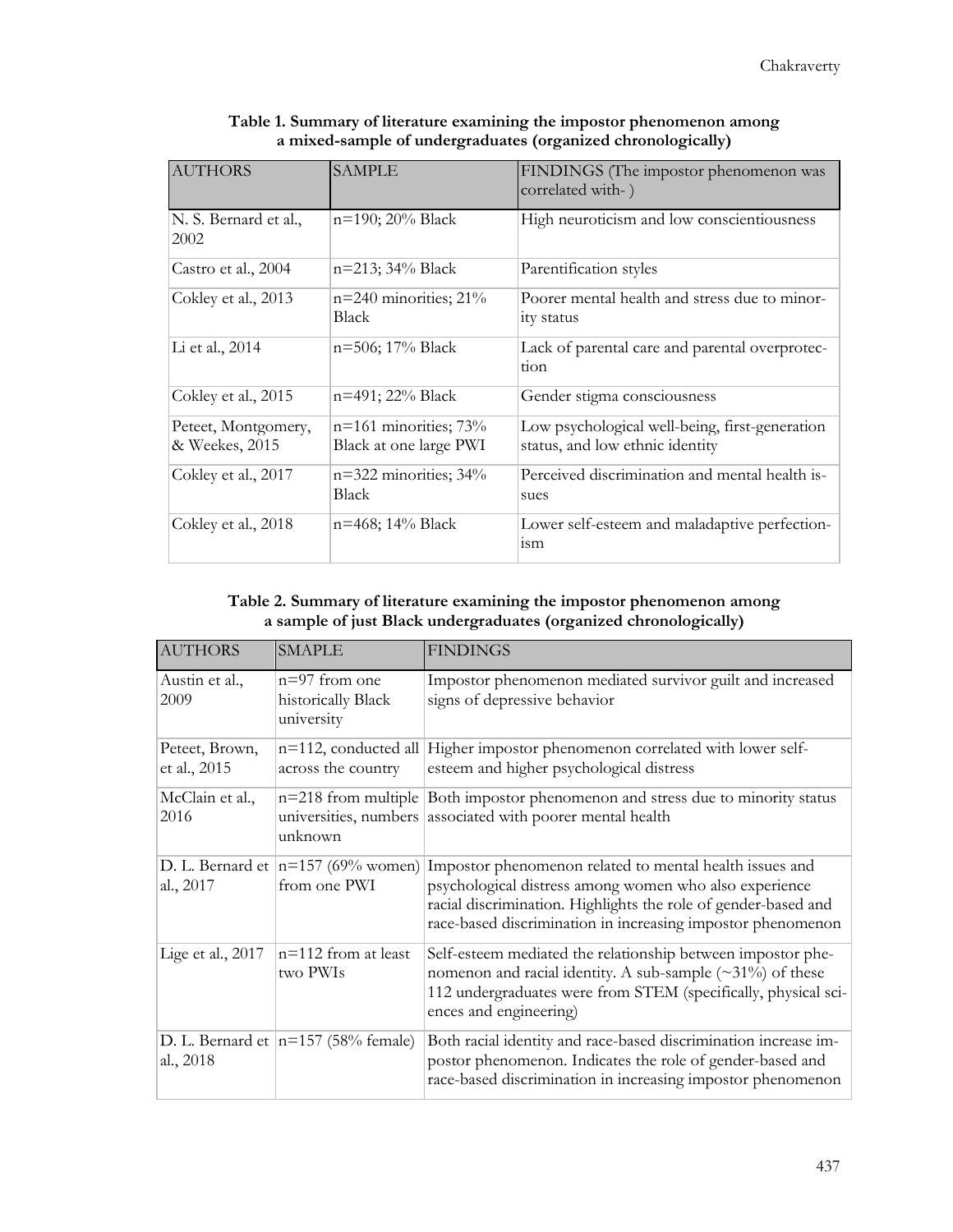| <b>AUTHORS</b>            | <b>SMAPLE</b>                                                                      | <b>FINDINGS</b>                                                                                                                                                                                                                                                                                                             |
|---------------------------|------------------------------------------------------------------------------------|-----------------------------------------------------------------------------------------------------------------------------------------------------------------------------------------------------------------------------------------------------------------------------------------------------------------------------|
| Walker, 2018              | $n=113$ female STEM<br>majors from two<br>public universities in<br>one U.S.-state | Academic self-efficacy was a statistically significant predictor of<br>the likelihood of an individual persisting in STEM. A signifi-<br>cant negative relationship between impostor phenomenon and<br>academic self-efficacy points to the potential relationship be-<br>tween impostor phenomenon and persistence in STEM |
| Graham &<br>McClain, 2019 | $n=117$ from one<br><b>PWI</b>                                                     | Undergraduates with a stronger sense of belonging to one's<br>university had lower impostor phenomenon; class performance<br>(indicated by grade point average) not significantly predicted by<br>experiencing impostor phenomenon; the authors however<br>warranted more research to support their findings                |

#### **Studies of Black graduate students**

There were four (20%) identified studies examining impostor phenomenon among Black graduate students. The only survey-based study conducted about 25 years ago with 103 participants found that academic self-concept was the strongest predictor of all the variables (including graduate school environment) for impostor phenomenon, even more than racial identity (Ewing et al., 1996). Further, an Afrocentric worldview also predicted this phenomenon. The study did not specify if the participants (graduate students) were doctoral students.

The other three studies used a qualitative methodology. Craddock et al. (2011) found that impostor phenomenon was linked to feelings of inadequacy and academic under-preparedness, stress due to first-semester coursework, one's racial identity, family expectations, and fear of failure. The study used semi-structured interviews and a focus group with a mixed sample of six doctoral students in a higher education program at one research-university where only one or two (number unspecified) were Black (the study mentioned including two persons of color with Black/Latina/Native-American identity).

Burt et al. (2017) interviewed nine "Black men in engineering graduate programs … who self-identified as foreign-born [i.e., born outside the U.S.] and/or identified ethnically as other than African American" (p.929) (perhaps some or all were doctoral students). The authors identified racialized impostor phenomenon including stress-inducing factors in graduate school such as lack of belonging in classes, departments, engineering field, or the larger Black community, identified as a stressor while transitioning to a new, unfamiliar cultural environment. This lack of belonging was partly due to their racial underrepresentation that made participants question their place in engineering or in a graduate program, feeling like an outsider during professional interactions. These racialized experiences were predominantly due to others' reaction (surprise or questioning their place in a competitive PhD program), leading to experiencing race-based othering and impostor phenomenon. Othering refers to the "set of dynamics, processes, and structures that engender marginality and persistent inequality across any of the full range of human differences based on group identities" (J. A. Powell & Menendian, 2016). Students felt like they had to constantly prove to others that they deserved to study in predominantly White institutions (PWIs), leading to stress, burnout, anxiety, and lack of confidence. Lastly, Stone et al. (2018) examined culturally relevant factors such as race and racism using multiple focus groups with 12 Black graduate students (including five doctoral students) at PWIs and found five key factors connecting impostor phenomenon to one's identity as a Black student: lower representation in PWIs as students and faculty, self-imposed and externally-imposed expectations in academia, questioning intelligence by self and others, the psychological cost of being a Black student, and attributing one's success to outside factors.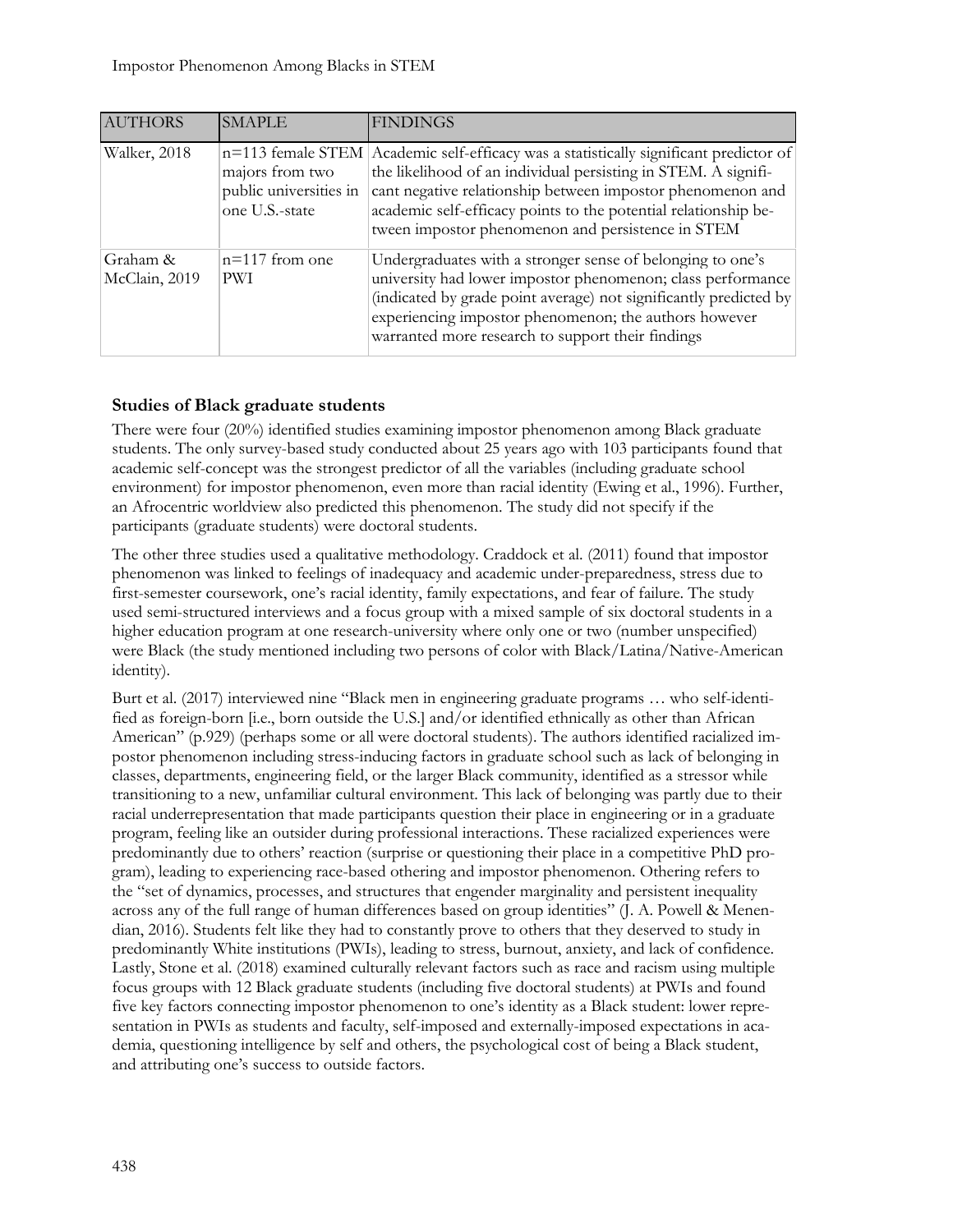### GAPS IN CURRENT LITERATURE AND METHODOLOGICAL DECISIONS IN THE CURRENT STUDY

Existing impostor phenomenon research among Blacks has several limitations. Most research has focused on undergraduate education. Those focusing on graduate education often included both master and PhD students, although the nature of PhD training is different from master's training because it is longer and usually mandates producing original research as a dissertation. Postdoctoral trainees are an overlooked group, none of the identified studies focused on them. Further, most studies used quantitative designs to test for associations or correlations between impostor phenomenon and other variables. Qualitative studies are few, although they help us develop an indepth understanding of a phenomenon (Marshall & Rossman, 2014; Stange et al., 2006). Also, most studies collected data from one or few PWIs. To address these limitations, the author conducted a mixed-method study (Creswell & Clark, 2017) examining impostor phenomenon among Black doctoral/postdoctoral trainees in STEM. Participants were from across different U.S. institutions. These methodological considerations were based on the gaps in the four studies with Black graduate students described above.

## **METHODS**

### DATA COLLECTION

Following IRB approval from a large, public university in the U.S., this study used convergent mixedmethods design (Creswell & Clark, 2017) and conducted one-time surveys followed by semi-structured interviews among the same sample of 15 individuals. In this study, participants (doctoral and postdoctoral scholars) are jointly referred to as "trainees" since they are still undergoing training in STEM. Methodological limitations in prior literature among Black doctoral students includes dearth of quantitative and qualitative (and lack of mixed-method) studies, data collected at one or few PWIs, and small sample sizes in qualitative studies between one and nine participants. Other than one survey study with 103 participants (Ewing et al., 1996), the other three studies used qualitative methods including semi-structured interviews with one or two Black doctoral students as a part of a mixed sample (Craddock et al., 2011), semi-structured interviews with nine foreign-born, Black, male, engineering graduate students (perhaps some or all of whom were doctoral students) (Burt et al., 2017), and multiple focus groups with five Black doctoral students (Stone et al., 2018).

In the current study, the first-step of data collection through surveys helped obtain demographic information about individual participants (Table 3) as well as compute how intense was their impostor phenomenon through the CIPS (Clance, 1985), a scale popularly used to measure the impostor phenomenon (described above). The survey was also a means to inform participants about an upcoming interview as a second step of data collection, thereby employing a multi-mode, multi-step data collection process (Creswell & Clark, 2017).

The author attended a national conference in 2018 about broadening participation and encouraging minorities to pursue research-based science careers. This conference was attended by a few hundred principal investigators, faculty, postdoctoral scholars, and doctoral students in Baltimore, MD. At this conference, the author distributed business cards with her contact information and the link to participate in the survey. Those identifying as Black took the online survey; the author did not individually solicit their participation and did not personally or professionally know any one of them.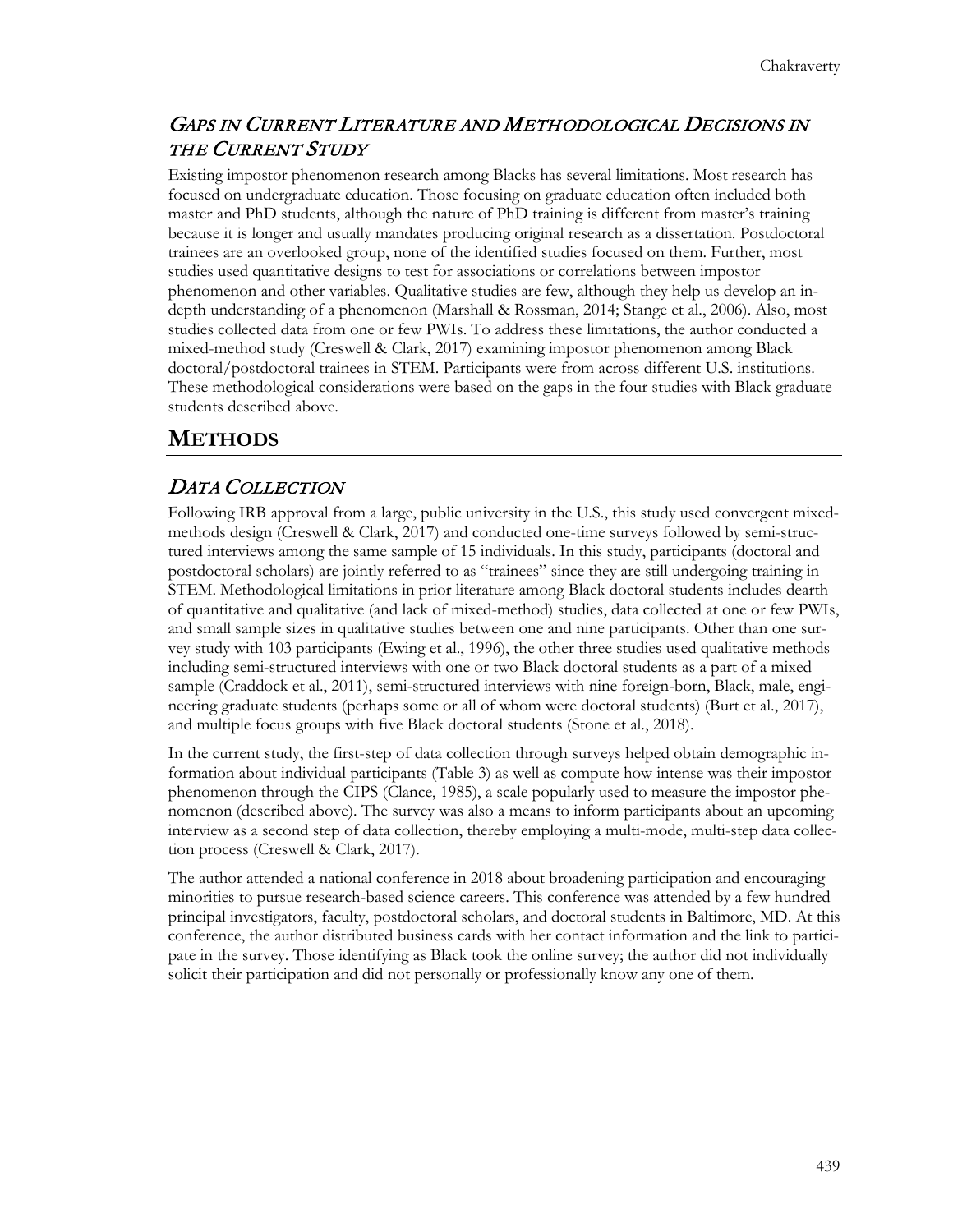| <b>TOTAL</b>                          | $N=15$                                                                                                                                                                                                                                                 |
|---------------------------------------|--------------------------------------------------------------------------------------------------------------------------------------------------------------------------------------------------------------------------------------------------------|
| Age (years)                           | $20-29:8$                                                                                                                                                                                                                                              |
|                                       | $30-39:7$                                                                                                                                                                                                                                              |
| Sex                                   | Female: 13                                                                                                                                                                                                                                             |
|                                       | Male: 2                                                                                                                                                                                                                                                |
| Position                              | PhD student: 10                                                                                                                                                                                                                                        |
|                                       | Postdoctoral scholar: 5                                                                                                                                                                                                                                |
| Citizenship                           | Foreign-born: 3                                                                                                                                                                                                                                        |
| Field                                 | Life sciences and medicine: 8 (including biology, biomedical sciences,<br>cell biology, computational biology, microbiology, and physiology)                                                                                                           |
|                                       | Chemistry and biochemistry: 2                                                                                                                                                                                                                          |
|                                       | Engineering: 3                                                                                                                                                                                                                                         |
|                                       | Geosciences: 1                                                                                                                                                                                                                                         |
|                                       | Mathematics: 1                                                                                                                                                                                                                                         |
| University affiliation                | 15 different R1 universities (including two Ivy League universities) in<br>the following U.S.-states: Alabama, Arizona (two), California, Florida,<br>Georgia, Indiana, Maryland, Missouri, New Jersey, New York (two),<br>Texas, Virginia, Washington |
| Clance Impostor Phenom-               | Moderate (41-60): 2                                                                                                                                                                                                                                    |
| enon Scale (CIPS) scores<br>$(0-100)$ | High (61-80): 8                                                                                                                                                                                                                                        |
|                                       | Intense (81-100): 5                                                                                                                                                                                                                                    |
|                                       | Mean: 72.33; Std. dev.: 13.86; Range: 53-92                                                                                                                                                                                                            |

**Table 3. Participant Demography**

### **Eligibility**

Those fulfilling the following criteria were eligible to participate: 1) Identify as Black, 2) Currently a PhD student or postdoctoral scholar in STEM at a U.S.-institution, and 3) Familiar with the impostor phenomenon and experienced it recently (verified by some preliminary interview questions). Participants from all genders, ages, nationalities, generation status, and U.S. locations were welcome to participate as long as they fulfilled the above three criteria.

### **Surveys**

First, interested participants filled out an online survey (7-8 minutes) hosted by the author's university webpage. The webpage defined and clarified that the study was being conducted to expand understanding of the impostor phenomenon (Clance & Imes, 1978). The survey had demographic questions to determine eligibility. Additionally, the 20-item scale (CIPS; Clance, 1985) was used with permission as a popular validated Likert scale to measure the extent to which impostor phenomenon occurred at the individual-level. Each of the 20 items had five options (1 = not at all, 2 = rarely, 3 = sometimes,  $4 =$  often,  $5 =$  very true) and it was mandatory to answer every item. Participants also provided their email address to be contacted for an interview as the next step.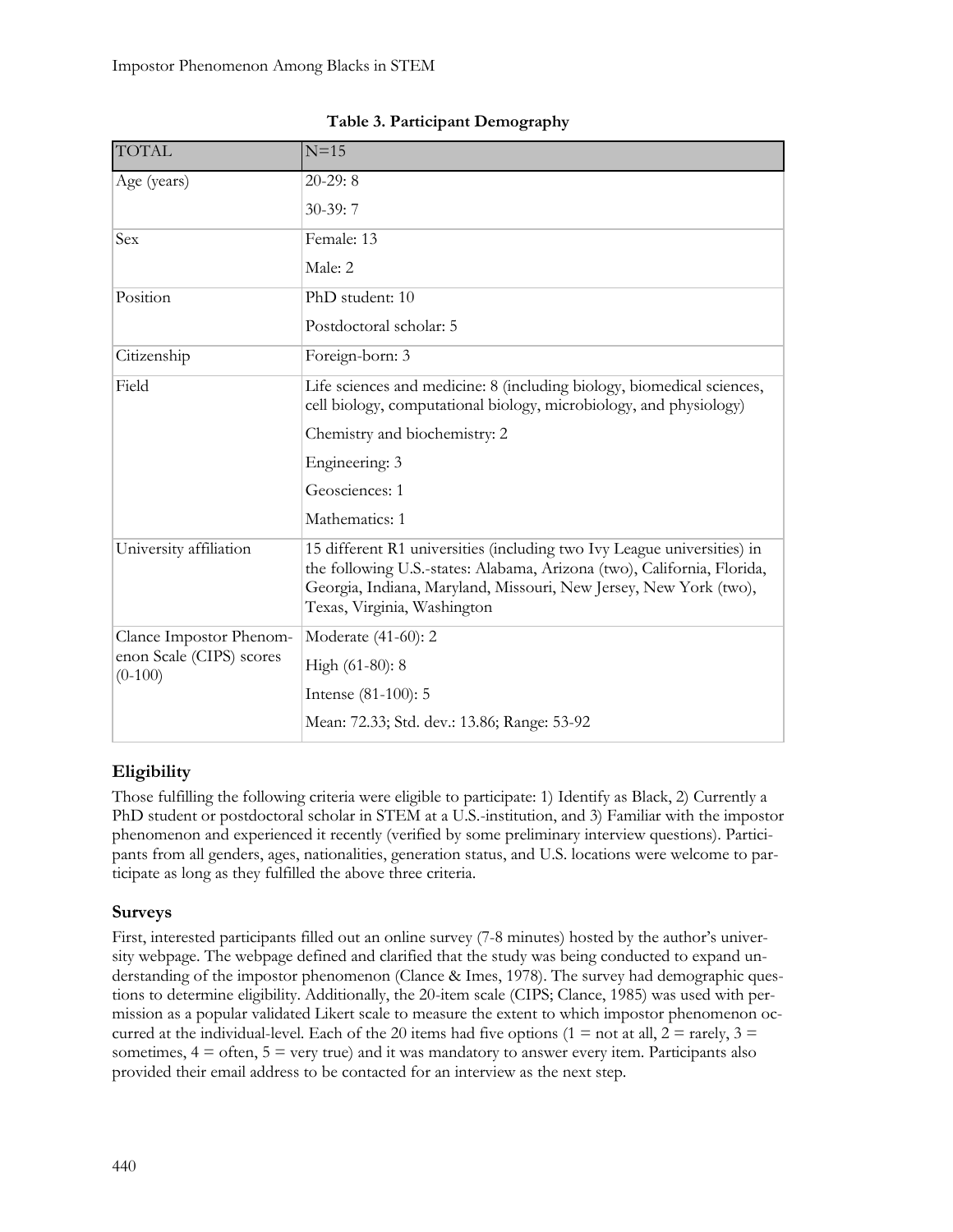#### **Interviews**

Next, individual interviews were conducted on phone with the same survey participants. However, the survey results did not determine the nature of interview questions asked. The author scheduled and conducted all the interviews based on mutual availability following a semi-structured format. Questions included probes to ensure that participants had a good understanding of the impostor phenomenon. Each interview started with the author asking the participants to explain what they understood of the impostor phenomenon, preferably using personal examples. Then, the interviews probed into the following aspects: 1. How did racial identity as a Black person in STEM shape their experiences and make them feel like an impostor? 2. What were some of the personal and environmental factors that contributed to this phenomenon? 3. What were the day-to-day manifestations of this phenomenon? 4. Were there other identities they held that contributed to this phenomenon? Due to a semi-structured format, additional questions emerged when participants elaborated on certain experiences. The author developed the primary interview questions based on gaps in current research and inputs from another colleague whose research focused on underrepresented minorities in STEM. Each interview lasted between 45-60 minutes. The interviews were transcribed through a professional transcribing agency and shared with individual participants. Participants were invited to read the transcript to ensure transcription accuracy and add more information if they felt necessary or delete anything that made them uncomfortable.

#### DATA ANALYSIS

Given the limited understanding of how impostor phenomenon affects Black STEM trainees, the author used a combination of surveys and interviews to collect data in contrast to extant literature that has focused on surveys (see Tables 1 and 2) and some interviews. For the quantitative component, the CIPS scores (Clance, 1985) were calculated individually by cumulatively adding up individual scores allocated to each scale item. According to individual scores, participants were classified as experiencing low (less than 40), moderate (41-60), high (61-80), or intense (81-100) impostor phenomenon. A higher score indicated higher impostor phenomenon.

Next, interviews were qualitatively analyzed (Patton, 2014) using a phenomenological approach (Kvale & Brinkmann, 2009; Moustakas, 1994) to understand how racial identities could contribute to one's impostor phenomenon through participants' narratives of current and past experiences (Giorgi & Giorgi, 2003; Marshall & Rossman, 2006; Seidman, 1998). The purpose of the in-depth interviews was to leverage on rich descriptions to make meaning of the impostor phenomenon along with the participants through thematic development (Creswell, 2012; Gall et al., 2007).

The author (coder one) and a graduate student (coder two) analyzed all interviews with a set of initial codes developed by the author based on existing literature and preliminary review of the interview transcripts. Codes included "racism," "minority stress," "Black identity," "environment," and "other identity." Each interview was open-coded line-by-line to create a list of additional emergent codes. Then, new codes were discussed, and coding disagreements were resolved through discussion until a consensus was reached. Some of the codes that were not a part of the original coding list but emerged after data analysis included "diversity," "belonging," "isolation," "self/peer evaluation," and "mental health." By using a constant comparative method (Glaser, 1965; Pope et al., 2000) and analytic induction (Pope et al., 2000; Thomas, 2006), the codes were compiled into themes about the impostor phenomenon experienced as a Black person in academia.

The author and coder two accounted for how their worldviews were different from study participants although they both were persons of Asian origin, considered minorities in academia. Additionally, the author's identity as a foreign-born researcher added to her understanding of the struggles of foreign-born participants. Both remembered that their collective identities reflected in the way data were collected, analyzed, and managed (Antin et al., 2015). They maintained reflective journals to note down reflections and any disconfirming evidence. Their background in STEM also contributed to the way the study was envisioned. The CIPS scores helped establish that those interviewed in this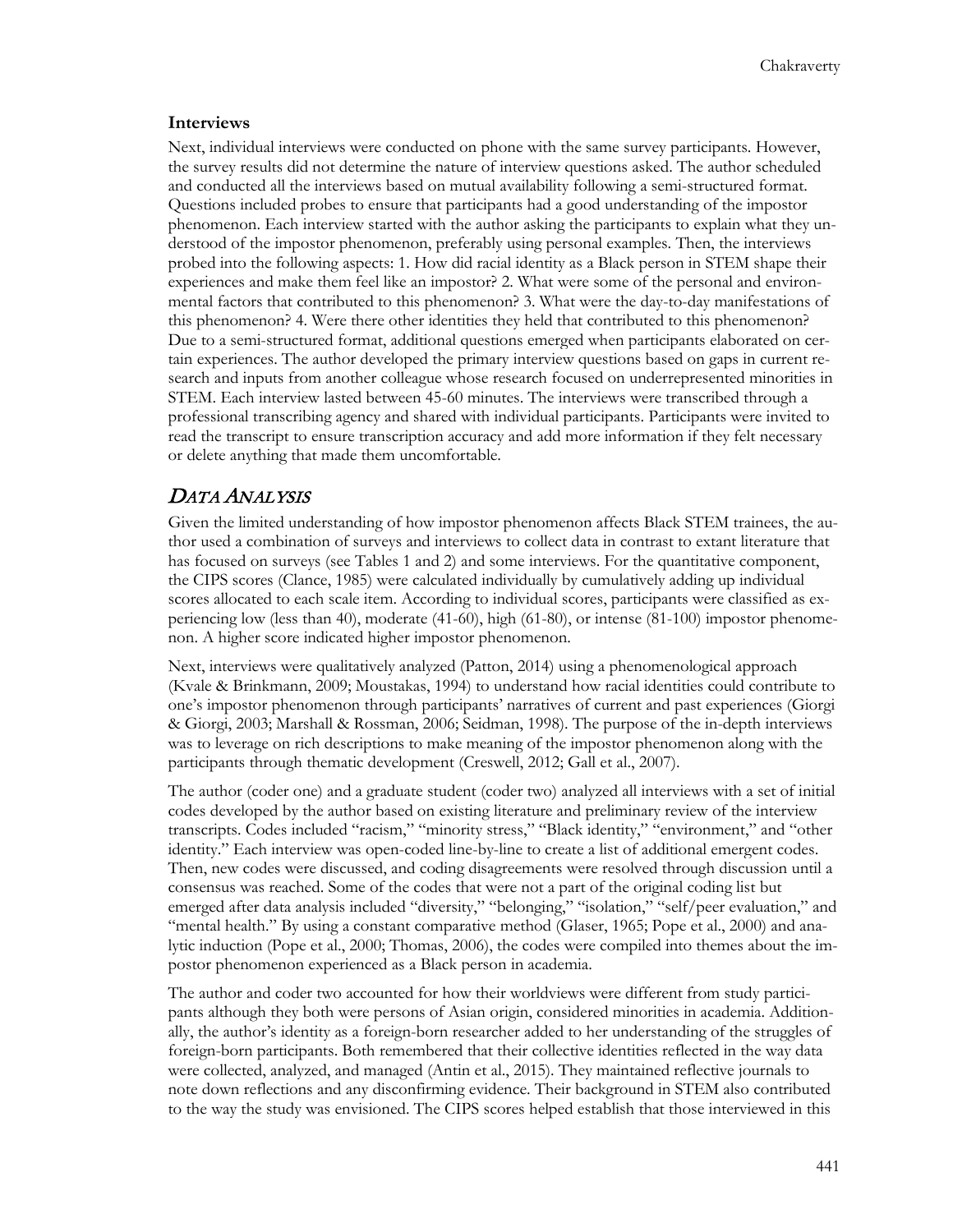study indeed experienced the impostor phenomenon; the interviews further clarified in detail what aspects of Black identity contributed to their impostor phenomenon following a constructivist approach (Creswell & Clark, 2017). The themes that emerged from interview analysis are listed below with participant quotes.

## **FINDINGS**

Fifteen Black trainees (PhD students or postdocs in STEM) completed a one-time survey followed by a semi-structured interview conducted by the author. The study presents findings from 15 participants through both quantitative (demographic data and CIPS scores; Clance, 1985) and qualitative (Miles & Huberman, 1994) data. Surveys were used to compute impostor phenomenon scores. Interviews were used to develop themes that more deeply explored the impostor phenomenon.

### QUANTITATIVE: SURVEY RESULTS

Two, eight, and five participants scored moderately, highly, and intensely in CIPS, with a mean of 72.33 ± 13.86 and a range between 53 and 92. The CIPS scores indicated that there were no low scorers. Everyone experienced between moderate to intense levels of impostor phenomenon at the time of the study. Participants were in their twenties and thirties and mostly female. There were three foreign-born Black participants. Participants were largely from the field of life sciences and medicine, with some representation from other STEM fields. Each participant belonged to a different researchfocused (R1) university in the U.S. based on the Carnegie classification (The Carnegie Classification of Institutions of Higher Education, n.d.) (See Table 3).

### QUALITATIVE: INTERVIEW FINDINGS

The impostor phenomenon for Black trainees related to the following six themes: 1) Being the onlyone, 2) Lack of belonging, 3) Stereotyping, micro-aggression and judgment, 4) External appearances, 5) Feeling like the "diversity enhancers," and 6) Complications of intersecting identities. These are listed in Table 4 followed by a discussion of each.

| <b>THEMES</b>                                  | <b>QUOTES</b>                                                                                                                                                                                                                                                                                                                 |
|------------------------------------------------|-------------------------------------------------------------------------------------------------------------------------------------------------------------------------------------------------------------------------------------------------------------------------------------------------------------------------------|
| Being the only-one                             | I have issues with imposter syndrome on a regular basis, just<br>looking around and not seeing anybody that I identify with, par-<br>ticularly as a Black female, wondering whether or not I have<br>enough authority, enough experience to be in that space at that<br>time.                                                 |
| Lack of belonging                              | As a Black woman, it's a rare thing for me to inhibit this space,<br>there's not a lot of Black people in science. As a Black woman, I<br>should have been weeded out a long time ago. I shouldn't have<br>made it as far as I made it. I somehow always manage to achieve<br>despite statistics telling me that I shouldn't. |
| Stereotyping, micro-aggression<br>and judgment | I have too many constant micro-aggressions that are coming at<br>me, that validate that awful voice inside that causes doubt.                                                                                                                                                                                                 |
| External appearances                           | If you're not a very White looking, White male, everything is<br>harder for you in academia. I feel like an impostor in a room full<br>of people who do not look like me.                                                                                                                                                     |

|  |                               | Table 4. Themes linked to the impostor phenomenon among Black doctoral and |  |
|--|-------------------------------|----------------------------------------------------------------------------|--|
|  | postdoctoral scholars in STEM |                                                                            |  |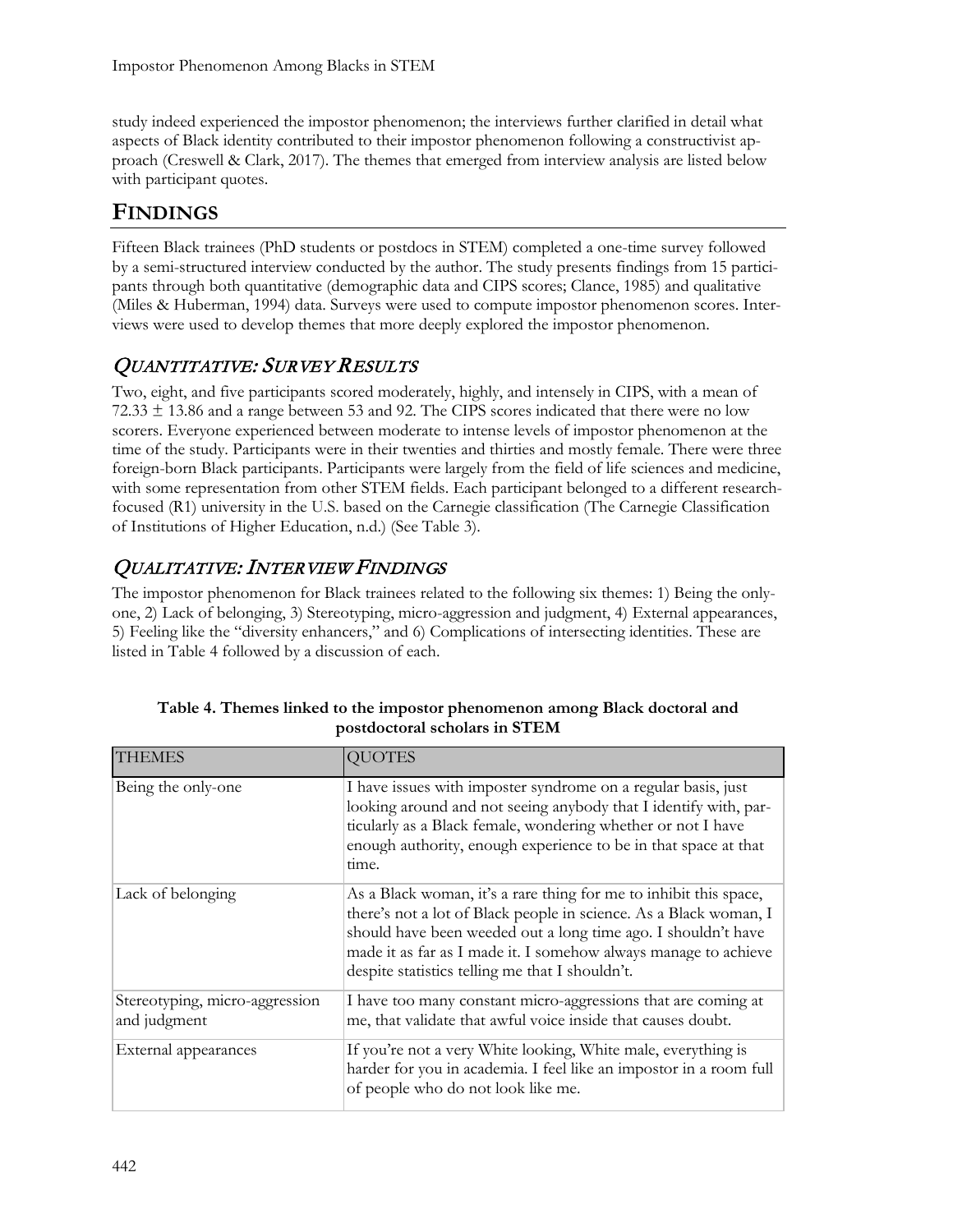| <b>THEMES</b>                               | QUOTES                                                                                                                                                                                                                                                                                                                                                                                                  |
|---------------------------------------------|---------------------------------------------------------------------------------------------------------------------------------------------------------------------------------------------------------------------------------------------------------------------------------------------------------------------------------------------------------------------------------------------------------|
| Feeling like the "diversity en-<br>hancers" | I even felt when I got my offer letter [for an internship] from<br>[name of company] that I was just a quota, like a number, be-<br>cause I'm a Black. My interview, I'm still shocked how easy it<br>was. Maybe they made it easy to make sure I got in. I thought it<br>was because of the diversity quota.                                                                                           |
| Complications of intersecting<br>identities | As a woman, also Africans, and a first-generation African Ameri-<br>can, it's like you don't fit in the African world; you don't fit in<br>the American world. Sometimes, you're too American to be Afri-<br>can, but you're too African to be American, but you're still Black,<br>and you're in America. I'm not really part of the African commu-<br>nity or part of the African-American community. |

#### **Being the only-one**

Being the only Black or only Black woman in class, research group, or cohort reinforced impostor phenomenon. A postdoctoral scholar shared that none of the friends she grew up with went into academia, adding, "That's kinda how it [impostor phenomenon] started. I thought, 'why am I in here?'" She wondered what are the odds that she would succeed in her doctoral program if she did not see other Black people. She felt that having greater representational diversity "would do a lot for combating impostorism, because you wouldn't be seeing yourself as such a unicorn, because there'd be other people like you."

There were many issues of being the only Black person in a professional setting. One, trainees may not have access to mentoring from same-race peers or professors, if desired. A student, until her final year of PhD, had not met another African American woman with a PhD in chemistry. It was limiting for her because "you don't realize where you can go if you don't see anybody else like you in those positions succeeding. I don't necessarily have somebody who I can identify with on all my levels, like professionally and personally." Another student could not find a Black, female mentor in her field. It made her wonder what are the odds that she would succeed in her field.

Two, being the only-one reinforced impostor-like feelings due to the isolation and social exclusion it caused. An only Black student shared that others in her class never offered to collaborate, study together, or participate in ongoing research with her because those students had their own cliques. She added, "You're never really invited to the table. I don't know if they don't respect what I can do, or if it's the fear that I'm not good." Another student similarly shared that she never got invited to sit at the lunch table by her White labmates. "You feel out of the loop. You don't get invited to these things. They don't care that they're basically making that clear."

Three, being the only Black person in a White, male-dominated field eroded one's self-confidence. As an only Black female in the room frequently while presenting her research, a student regularly wondered, "It's the imposter syndrome where I'm thinking, am I really the best one to be the one actually leading this or talking about this, even if I've prepared for it?"

Four, it increased one's fear of being singled out or be misunderstood. It made a student feel "more likely to be put on the spot because everyone realizes that you're the only one that's different." She felt like people had higher expectations from her, and it contributed to her impostor phenomenon. A postdoctoral scholar added that her non-Black peers did not understand her insecurities around being Black and feeling like an impostor. She added, "I don't think people can understand it, to me it's too much hassle, and too much worry to try to justify to you why I feel the way I feel." On receiving a grant, she wondered "did they really mean to give it to me," and one of her peers said, "'You just got \$50,000, I don't understand why you're complaining.'" She was not able to explain that she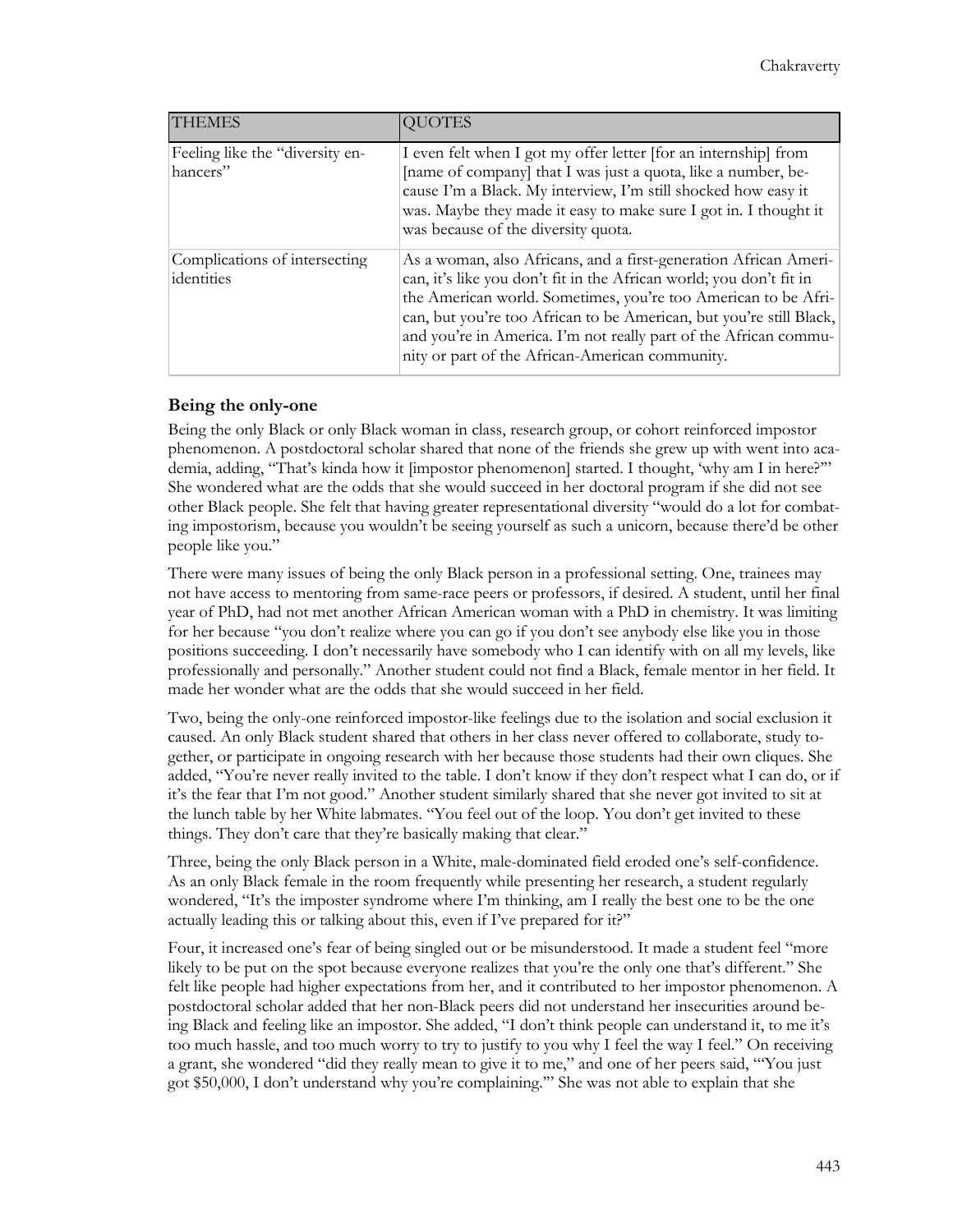wasn't complaining but "have the insecurities and this impostor syndrome, but they won't ever understand that."

#### **Lack of belonging**

The stereotypes around being minority made it hard to develop a sense of belonging. Sometimes, lack of belonging was triggered because there was no one in the family in academia or no one with a PhD, compared to their White peers. This was especially for first-generation college students. During conversations, a postdoctoral scholar shared that others talked about well-known researchers "on a first-name basis, who are at other institutions and the research they did, and all these people I had never heard of." This led to doubts about "I don't know why I'm here, this is not my world, this is the world for these people. It's all been a mistake. I'm not White. I don't think I fit in anywhere." The postdoctoral scholar worried that her impostor-feelings would not go away "even if I got the degree, even if I published. I now have 10 papers, but it's just always there." Another postdoctoral scholar shared that her impostor phenomenon was triggered due to her double-minority status as a Black woman, and "in terms of not belonging, it's not a new sensation [feeling like an impostor]. It is actually the norm." Similarly, a student shared how prevailing stereotypes affected the way people thought about minorities. He added:

You always have to battle that and try to prove that you're not an imposter. Like you belong there, despite what people may think. And the more stress or pressure there is in that situation, the more stressed you feel about being an imposter.

The student shared that graduate school academic systems were built to have a disproportionate disadvantage for Blacks. "Some of them [disparities] are subtle and some of them are not so subtle. These disparities, they're cumulative. They widen over time. They have a multiplier effect and you never get caught up."

Participants wondered how well they fit in the academic culture, making them question why they were there. As an only Black woman in the entire program, a participant "felt like my classmates were thinking, maybe, that I wasn't adequate because I was Black. Being a minority, a double minority actually, definitely adds to it. I felt all the time that I'm representing an entire race." Another student shared that although she never failed a test, "it still doesn't take away that inner questioning. [that why am I here]. It's a constant struggle internally."

#### **Stereotyping, micro-aggression and judgment**

Students who received minority fellowships for doctoral studies were singled out by those who did not. A student (also a recipient of a minority fellowship) described that she felt othered and her impostor phenomenon was triggered when a fellow student "got in my face one day and said that it's not fair that I was making more [money] than some of the other graduate students. He had no idea what my background was." Unintended stereotyping and judgment was a part of routine lab conversation among peers. A student shared that her White lab mates had a perception that it was easier to get a National Science Foundation (NSF) grant as a Black person. One lab mate had remarked, "Black people rule NSF." As a result,

That's a driving thing behind my feelings of being an imposter. I feel like I need to show that I deserve to be here, regardless of my color. If I don't feel like I'm living up to that, I feel like I am not doing justice to the fact that I got this NSF fellowship and that I got into this program at all.

When she received the grant and it was announced in the department, she felt "embarrassed, like I didn't want people to know that I got it, because I didn't feel like I should have. I worried that people would think I got it because of my color." She added that she barely felt qualified to be in graduate school, and receiving the NSF grant did not make it better because she felt it was given to her because of her color.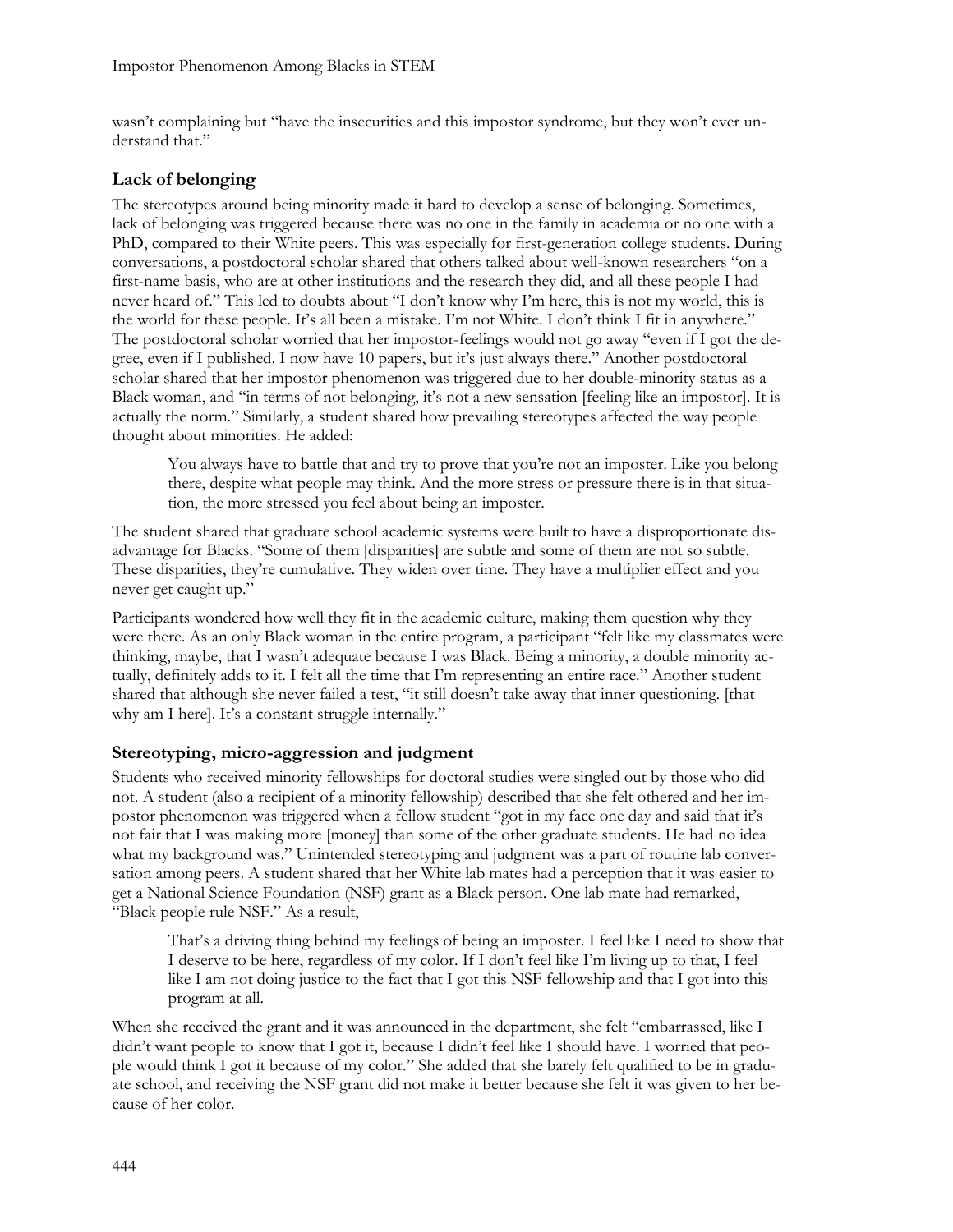Another student saw that other senior Black PhD students were judged more harshly during their dissertations compared to White students. "In my second year of graduate school, another African American woman gave a presentation in front of the department, and they ate her alive. I felt like she was being attacked." The participant internalized this incident and started doubting herself after that. "I felt like the least qualified in the room. I always feel like I can't ask questions, because people are gonna make fun of me or they're gonna ask me, 'Why are you even here?'"

A student who got her undergraduate degree at a Historically Black College and University (HBCU) was now at a PWI where she met people who felt like due to her HBCU background, her work wasn't as high of a caliber and she wouldn't be successful. She shared, "I knew that some people were counting me out, those who had this perception that people of certain groups are not qualified for certain positions just because they belong to a group." This made her feel like an impostor.

While applying for a PhD program in a medical school, a student who asked for a recommendation letter from her college professor was told:

she [the college professor] didn't believe I had what it took to be a scientist, but she thought I was a nice enough person, so instead of writing me a letter to keep me out of medical school, she just wanted to tell me that she didn't think I was capable, and she thought I would make a very nice social worker, but really nothing beyond that.

She added, "I had received one of the highest grades in her class. I had received a scholarship from the School of Medicine to go to college. But there were people that didn't think I was very intelligent or capable." This left her devastated.

A student explained that a lot of judgment she faced was institutionally reinforced and had a historical background. Institutions of higher education in the U.S. weren't set up for African Americans but predominantly for White males. "We are interlopers. You are challenging a lot of tradition. You're different in a different way and that's just threatening to people who don't like difference." In her doctoral training, she met people who questioned if she was smart enough because earlier,

there were laws that prohibited people who look like me from even learning how to read. There are still perceptions that we're not competent because, in order to justify that system, there were narratives about the inability of people who look like me to learn or who even had the intellectual capacity to learn.

A postdoctoral scholar shared that in every new position where she had to learn a new role, she questioned whether or not she should be there. "There were very few women of color who were achieving these roles." This made others wonder how she got her postdoctoral position and if she was competent enough to be there. She added, "I was questioning myself because other people were questioning me too." She heard comments like she must be in academia due to affirmative action laws "and not because you're smart. It was told to me, and not just on one occasion, by older White males."

#### **External appearances**

Black participants were judged on their looks, clothes, external appearances, and voice intonations that made them experience impostor phenomenon. A postdoctoral scholar shared that she had to be careful about "the way you sound, say things, wear your hair, smile, you can't be too threatening." She felt that her achievements are because she did not sound Black when talking.

When I talk, you can't tell what my race is. I have a high-sounding voice. I sound pleasant, apparently. I don't have an accent. I'm not too dark, so I'm not too threatening. I'm not too tall. I'm not too big.

A student did not see any advantage to smiling, looking pretty, and being docile, and the way she was perceived in her department bordered "on the shrill, assertive, aggressive side of things. That may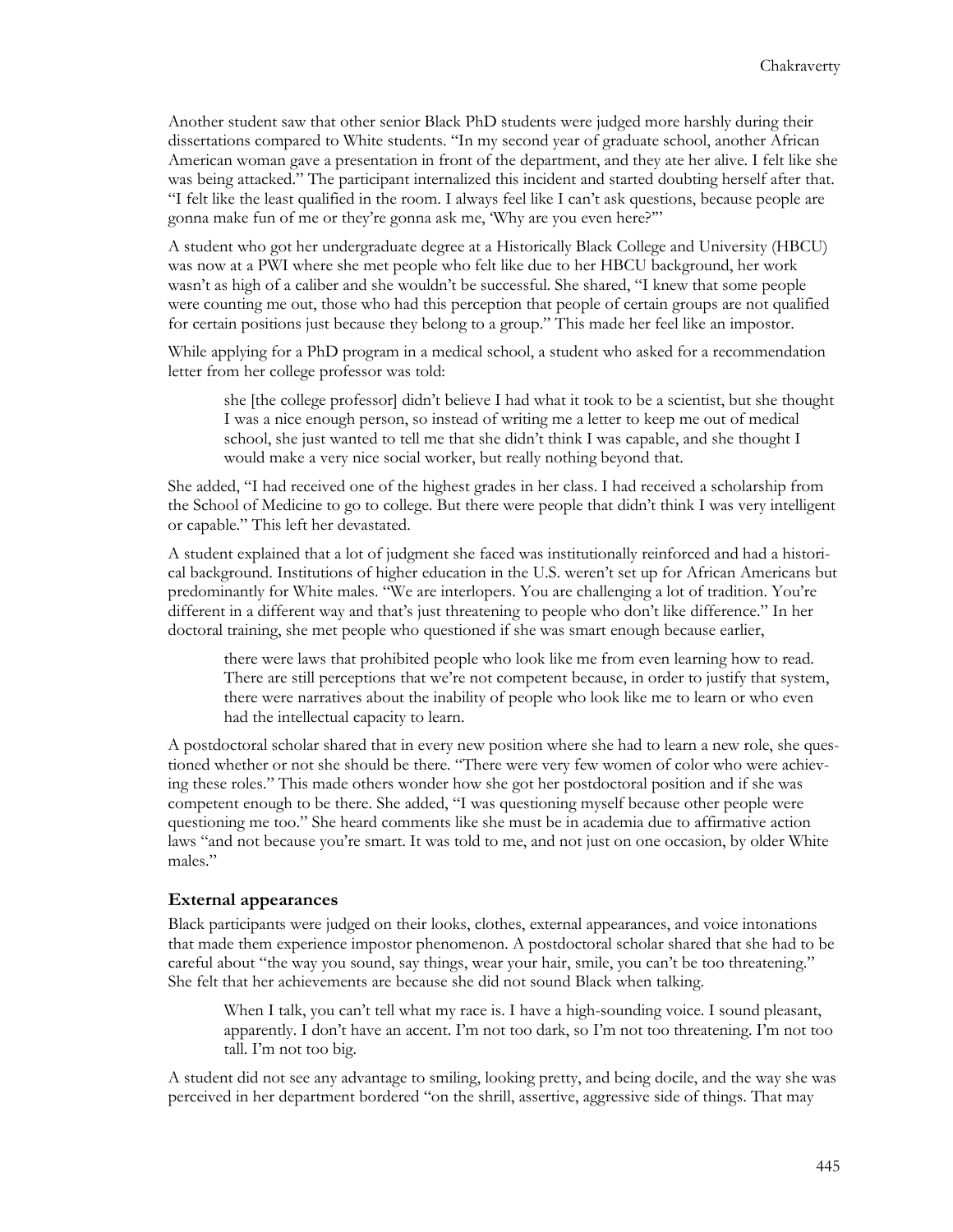not be a sustainable professional image." A faculty once commented to her about her drawl. "Some people automatically assume, if you have a southern drawl, that you're not intelligent. I often find trying to make myself sound as neutral as possible." These factors contributed to her impostor phenomenon. Trying to keep up a personable appearance was sometimes overwhelming. A postdoctoral scholar shared:

It sucks. Because often you feel like you have to smile, be careful of your facial expressions. They might say something that's so out-of-pocket, but you are very cognizant of the fact that as an African American, any time you speak, you are a representative of all African Americans.

Often, participants were mistaken as assuming other roles based on their skin color such as custodians, janitors, the technical person, the help, a receptionist, administrative staff, or one in charge of the audio-visual system. A student shared, "sometimes people automatically assume that you're undereducated or uneducated just because of what you look like, not for anything you said or anything you've done. … I had a lot of people challenging things I said in class."

A student was mistaken as a technical person in class, and months later, a White, male peer commented to her, complimenting, "you actually know your stuff." She described that she had to force herself to believe that she was supposed to be in graduate school getting a PhD. She added:

They can't conceive that this person walking down the hall who looks a certain way belongs here in the academy. It's like imposters are people who feel challenged being in a place, so should I really be here? Then there are those people who create the environment for that.

Another postdoctoral scholar was mistaken as a help and again as a receptionist. She explained to the person in the department who mistook her identity: "I'm a scientist and I work upstairs. Why would I as a receptionist be asking about the pipette and the microscope? People just having this moment of shock, like, 'Oh, you're part of the team?'"

A student would be mistaken for the custodian while working in her lab many times, and on being corrected, "it would be this shock that I'm the person with that title, that I just told them. Okay, you don't know who I am, but you could ask me, verses making the assumption. I'm a fifth-year grad student." Similarly, a student once walked into the seminar room. A faculty in her department asked her in front of everyone if she was in charge of the audio-visual system. She added:

It never occurred to him that I was a graduate student, and at that point, I had been in the department for three years. It was just interesting that I knew who he was but he didn't know who I was. His inclination was that I was staff and not a student, I assume because of my race and gender.

A student shared that as a female and minority in STEM, her department expected her to do a lot of outreach work which her White male peers are not expected to. She shared it being a "huge time sink" when she is expected to mentor all the children in the neighborhood but "my White male peers are just sitting at their desks studying." In her lab, she would be often "caught up in a lot of administrative work that occupies a lot of my time. It really bothers me when people start to treat me like administrative staff or staff instead of a student."

Such instances often rendered the person experiencing it invisible. A postdoctoral scholar explained:

I feel like an impostor when ignored and overlooked at professional meetings and conferences, especially when I was the supposed 'expert' in the room on the topic. Academia suffers from unconscious bias and most folks find it hard to accept information from a darkskinned woman.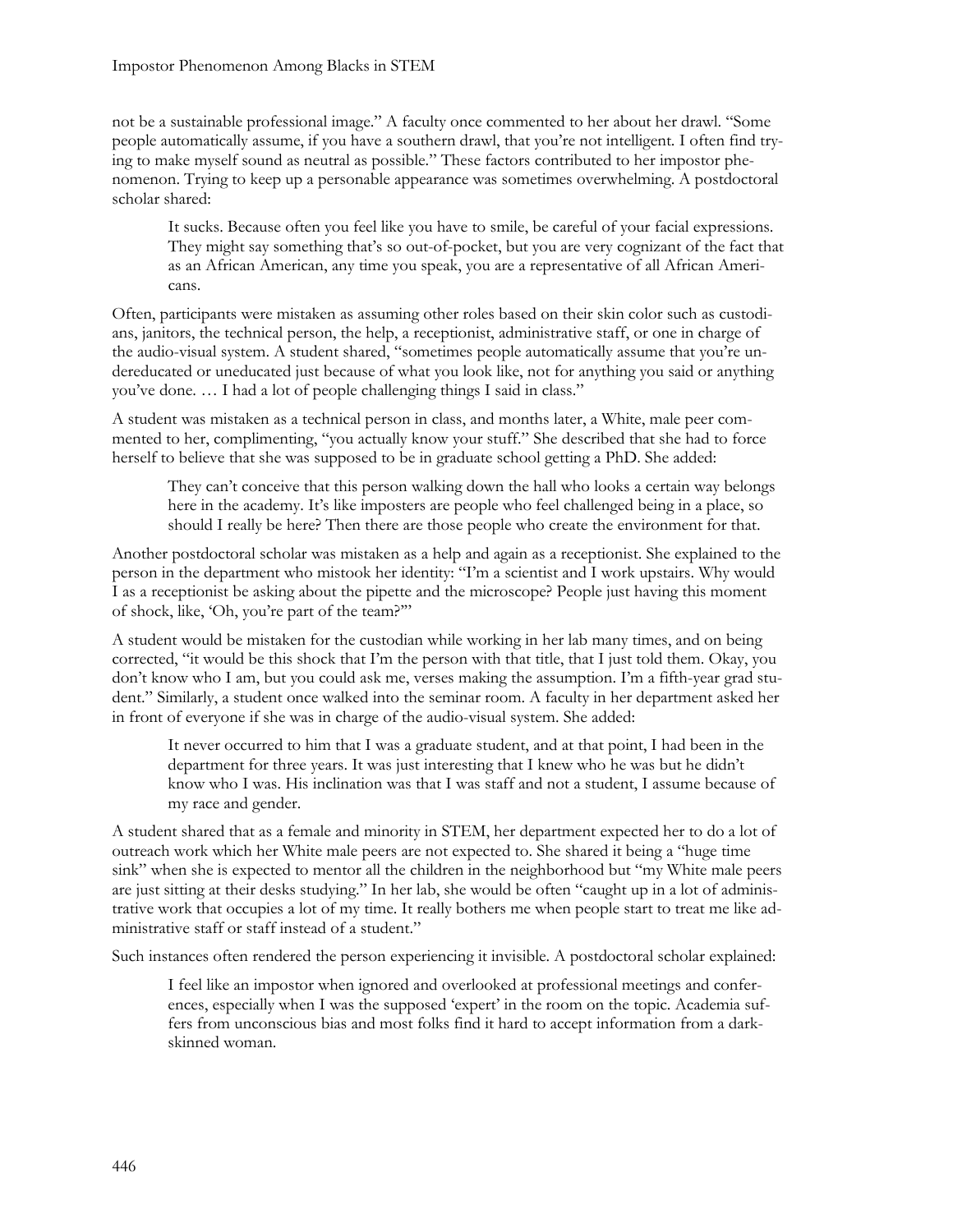#### **Feeling like the "diversity enhancers"**

One of the characteristics of those experiencing impostor phenomenon is disbeliefs in one's abilities following an achievement. Those who felt like impostors sub-consciously believed that their achievement was because they are Black, and not because they are able. This was validated by others, for example, a student who shared, "My mother has always pointed out me being a Black female has made me more attractive to schools." A postdoctoral scholar did not believe that she received a competitive, doctoral-level award and immediately questioned, "Was I the only person in this category? Or did you need a Black person? Is that how I won?" She added, "Usually, if I don't get something, then it'd be because I didn't deserve it, but if I do get something, it was because of luck, or accident, like it's rare that it has to do with me."

Another postdoctoral scholar who went to an HBCU for undergraduate training could not believe her acceptance into an Ivy League school for doctoral studies. She added:

That was when I first started to experience this phenomenon. I went from a "not great" school from one of the poorer states in the country, as a Black female, to this Ivy League PhD program. You just have this underlying sense of disbelief that I'm only here because they needed to fulfil the quotas with women of color. It's all been some great big mistake.

A student raised similar concerns saying that although she was okay with being perceived as more appealing because she came from a diverse background, she also wanted to be treated equally with the others in the department. "I just worry that people see me and think I'm only here because I'm Black and a female, and that I'm not as smart as them."

A postdoctoral scholar submitting an F31 diversity grant (a pre-doctoral fellowship) as a racial minority underrepresented in STEM and received it felt anxious, "I've gotten an F31, but is it a real F31, because it's the F31 diversity. I kept thinking, well, I only got it because I submitted it from the diversity one." She further worried, "The fact that I improve the department's demographics substantially is not lost on me, and may have played a role in their willing to accept me."

Participants questioned themselves on getting into a competitive PhD program or summer internship at a prestigious tech company. A student shared, "I was the only African American male in my anatomy lab group and felt I was only accepted to diversify my class. I asked myself, were they doing me a favor, affirmative action stuff, or do I really deserve it?"

These feelings of insecurity were often borne out of comments made by others regarding one's race. When highlighted for outstanding achievement in the department, a student had a large poster of her work and her picture displayed in the hallway. She overheard someone in the hallway look at her picture and say, "'Oh, I guess they were trying to hit all the demographic groups.' Some of it comes from hearing stuff like that and asking myself, 'Why did I get selected?' Maybe cuz they have to have a certain quota."

Other students shared similar concerns when they overheard someone make inappropriate comments. A participant shared that Black students were viewed by their White peers as those who got into the program to enhance diversity. While applying for her PhD program, a peer recommended, 'They're desperate for Black people. Just apply,' adding, "I worry people think I only got in because of skin color. Maybe that's why they wanna interview me. Maybe they have to. Some of the peers think I'm only here because of quotas. I'm overrated or something."

Another student shared similar concerns when it came to awards and fellowships. Due to the initiatives at her university to promote diversity, she met people who treated her like an imposter, making her feel like she would win awards because she is a minority. She added, "That's why people sometimes look at us underrepresented students and they're like, 'Oh, you know, you're an imposter. You don't really belong here.' Other people feel as if you're getting an advantage in the competition."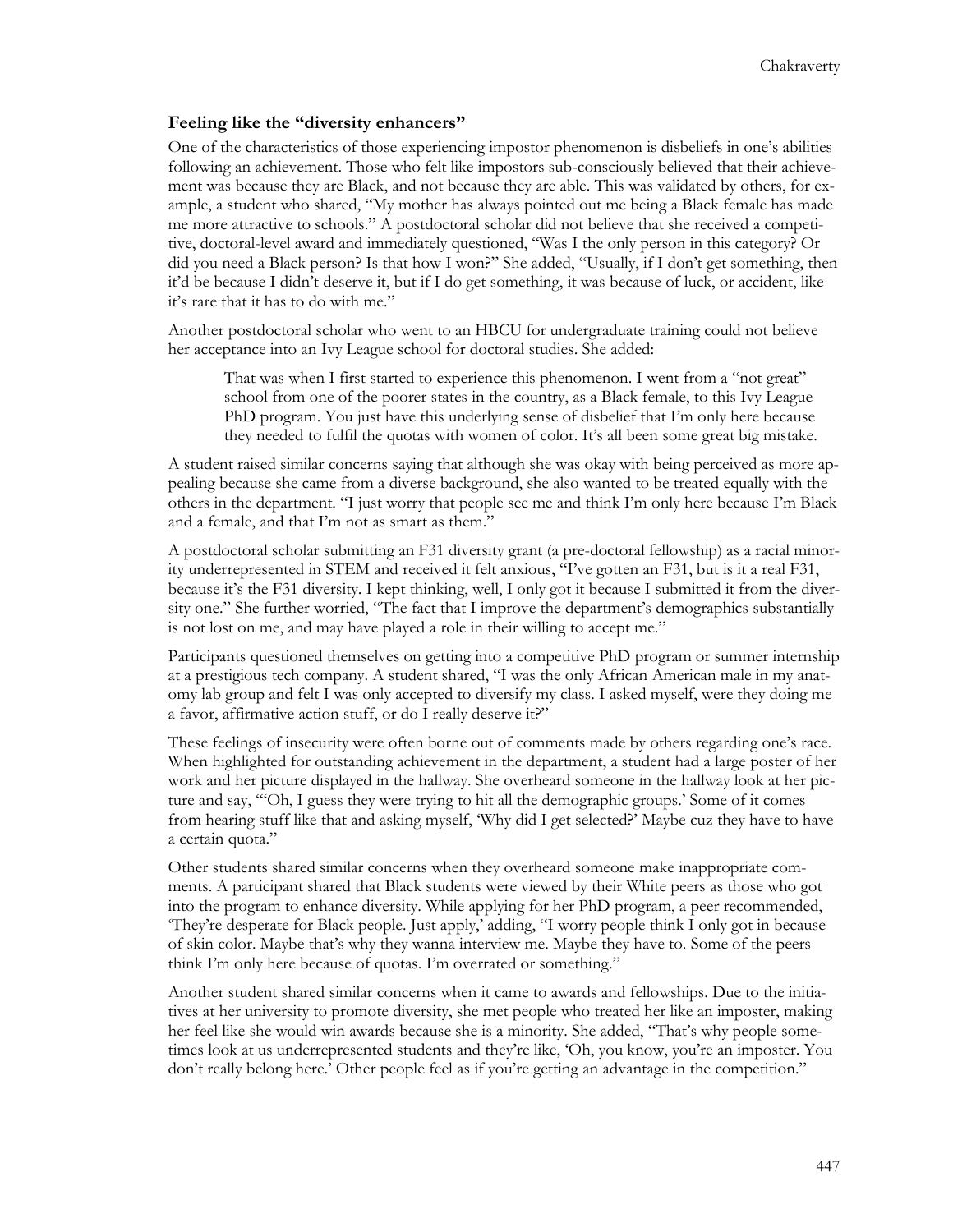#### **Complications of intersecting identities**

Impostor phenomenon experienced due to Black identity was multifaceted and included gender (being a woman in STEM), being biracial, and being foreign-born. The intersection of multiple identities could also result in a sense of not belonging (theme two), leading to impostor feelings.

**Gender**: Black women faced double-penalty due to their gender and race. A student felt what she called "double imposterism" because "it is the hardest to be a Black woman in science." She got comments about how well she spoke and how articulate she was despite being a Black woman, compliments that felt like people didn't expect her to be intelligent or articulate otherwise. She believed that she was accepted into the program due to her gender and race. "I noticed the importance given to admitting women and minorities," which made her believe that she was admitted because she was a Black woman and not necessarily because she was deserving. She was not the only one. Another participant shared that she was aware that being a Black female helped her get into graduate school. It made her an attractive PhD candidate, "a more desirable student than if I had been the exact same thing but White." This made her worry that a chance was taken on her for being "an unconventional student because I'm a Black female, and that if I had the same application as a White male, I wouldn't have gotten in." On another note, a postdoctoral scholar shared that her colleagues assumed a level of informality because she was a Black woman, calling her by her first name while others were addressed as "Doctor So-and-So," and this made her feel like an impostor.

**Biracial**: Being biracial or of mixed-race added another aspect of impostor phenomenon. A student felt like an outsider in her department and in academia because she is biracial and was thus unable to fit in:

When I'm around White people, I'm dark-skinned and I have curly hair. When I'm around Black people, I'm light-skinned and have long, wavy hair and talk like a White person. It feels like it's [skin color is] hindering my progress, because I worry about it.

She felt like her Black peers sometimes inadvertently made her "feel bad for being too White. I've been conditioned to expect to be judged by Black people for not being Black enough. I'm minority [biracial]. Thus I look one way to society, and society treats me one way." But during minority student lunches, "I don't feel better to see people who look more like me. If anything, I feel like an imposter there, like I don't really belong or understand some of the things a lot of these students go through." She used the term "social impostor" to describe her experiences and felt anxious "looking, feeling, or talking different than the other Black students."

**Foreign-born**: This study included three participants who were foreign-born Blacks and did not identify as African American. A foreign-born student was called a "good Black" by a White faculty. "They're making a distinction between being first-generation and being African American generational. You just have to smile, politely, and try to not flip out," she added, and, "there's a certain ideology that some faculty have about what it means to be African American, but because I'm not, they don't associate that with me, so therefore, I'm a good one. Yes, that I got from faculty." Another postdoctoral scholar was told by a Black colleague, "'You're not regular Black.' … It is very complicated to be Black." She found it hard to mingle with other African Americans in her group because their "personality, hobbies, cultural identity is that of mainstream White America," that made her feel like an outsider and an impostor. Of Caribbean descent, the postdoctoral scholar grew up among people where "racially and gender wise, I was not a minority. When I got to grad school, I started to feel like, 'Okay, am I really supposed to be here?' There were not as many Black people around." A postdoctoral scholar further shared that she often met people in the department who were surprised about her success. "Then when they understand that you're an international, they're like, 'Oh, now that makes sense, 'cause if you're Black and American, then you wouldn't be here.'"

**A non-model minority**: A student explained that not all minorities were treated equally, and her impostor phenomenon arose when she heard conversations of being compared to model minorities (e.g., immigrants from Africa). The model minorities were typically financially better-off, and she saw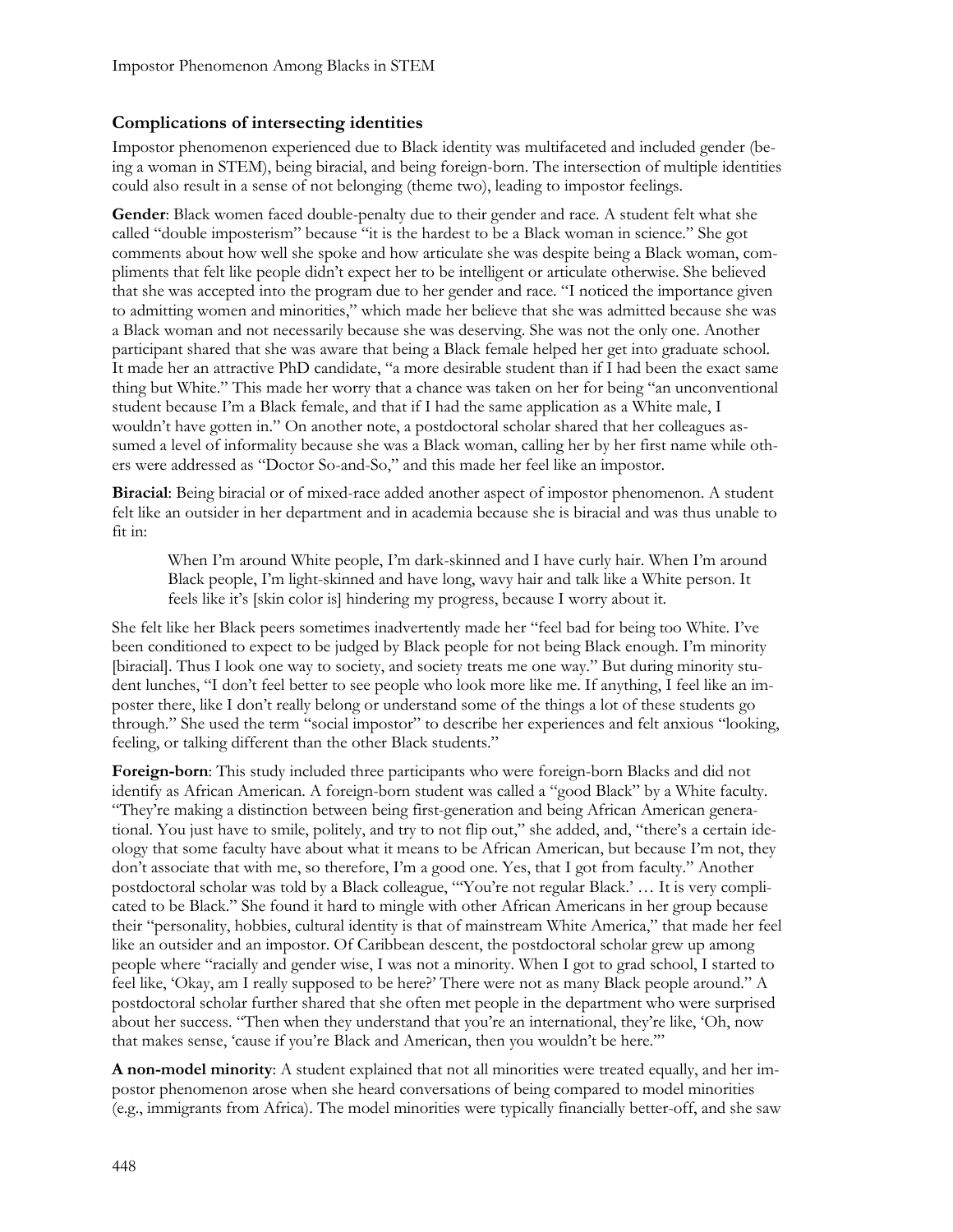others "point to these folks [the model minorities] and say, look what they've done with their lives and look what you've done or haven't done, but nobody points to the structural inequalities. Certain minorities are okay but not others." She added, "You can be Black if you're from outside the United States, but deep held convictions about the intrinsic unfitness of domestic Black folks is so deeply ingrained that even educated White people talk like that."

### **DISCUSSION**

This research study aimed to examine impostor phenomenon experienced by Black trainees in STEM due to their race-based background. Due to a dearth of research studies among Black doctoral students (only four were identified), the current study chose to use a mixed methodology to leverage on both quantitative and qualitative aspects of race-based impostor phenomenon. While individual surveys found that 15 Black trainees in STEM experienced between moderate to intense impostor phenomenon, semi-structured qualitative interviews identified six themes related to the impostor phenomenon based on narratives from doctoral and postdoctoral scholars. Theme one related to being the only minority among a larger group, theme two related to experiencing a lack of belonging in the department, program, or field, and theme three was related to facing stereotyping, micro-aggression and judgment. Theme four examined the impostor phenomenon in relation to external appearance (looks, clothes, and voice tone) and when one's identity as a student or postdoctoral scholar was mistaken because of that. Feeling like the "diversity enhancers" of the department or program also contributed to the impostor phenomenon (theme five) while the complications of intersecting identities such as gender and race, being biracial, foreign-born, or not from a model minority group (theme six) were also explored in relation to the impostor phenomenon. Identity-based tensions that led to impostor feelings not only came as a result of judgment from Whites, but sometimes, also from other Blacks (for example, judgment from an African American towards a foreign-born Black). Conversations offered a broader perspective on the impostor phenomenon experienced during academic training in STEM.

Theme one illustrated how being the only one of a certain identity among a larger group of people holding a different identity contributed to impostor phenomenon. This was due to lack of guidance from same-race mentors, fear of isolation or exclusion, self-confidence issues, and the fear of being singled out or misunderstood. Challenges to improving biomedical research diversity include inherent challenges to the recruitment and retention of the underrepresented minorities (URMs) due to racial discrimination and lack of critical mass of same gender or same race/ethnicity PhD students, postdoctoral scholars, and faculty, among other factors (Butts et al., 2012). Cross-cultural and culturallyrelevant mentoring plays a crucial role in the training, retention, and professional development of doctoral and postdoctoral trainees of color (Davidson & Foster-Johnson, 2001), something that institutions with predominantly White faculty struggle to achieve. Challenges to effective cross-cultural mentoring include lack of acknowledgement of cultural differences of URMs (that, in turn, affects URM student performance) as well as many doctoral programs not acknowledging cultural pluralism and instead, focusing on integrating or assimilating URM students into the dominant (White) academic culture (Davidson & Foster-Johnson, 2001). Lack of cultural understanding could be one of the factors for the leaky pipeline in terms of women and URMs obtaining STEM PhDs in the U.S. not being proportionally represented as faculty or in higher administrative ranks (K. Powell, 2007). This is despite many well-prepared URMs wanting to pursue STEM careers (Summers & Hrabowski, 2006). Thus, cultural isolation that discourage URMs from STEM careers could also be contributing to their impostor phenomenon. Isolation, lack of mentoring, and lack of networking are considered challenges to minority faculty persistence as well (Nivet et al., 2008). Morehouse and Dawkins (2006) highlight the importance of specific doctoral fellowship programs that support doctoral students in each phase of training through academic, social, financial, and motivational support directed towards increasing the number of Black doctorates. Same-race connections are important in providing better mentoring support and socializing experiences among Black doctoral students (Barker, 2011; Felder, 2010; Felder & Barker, 2013; Felder et al. 2014).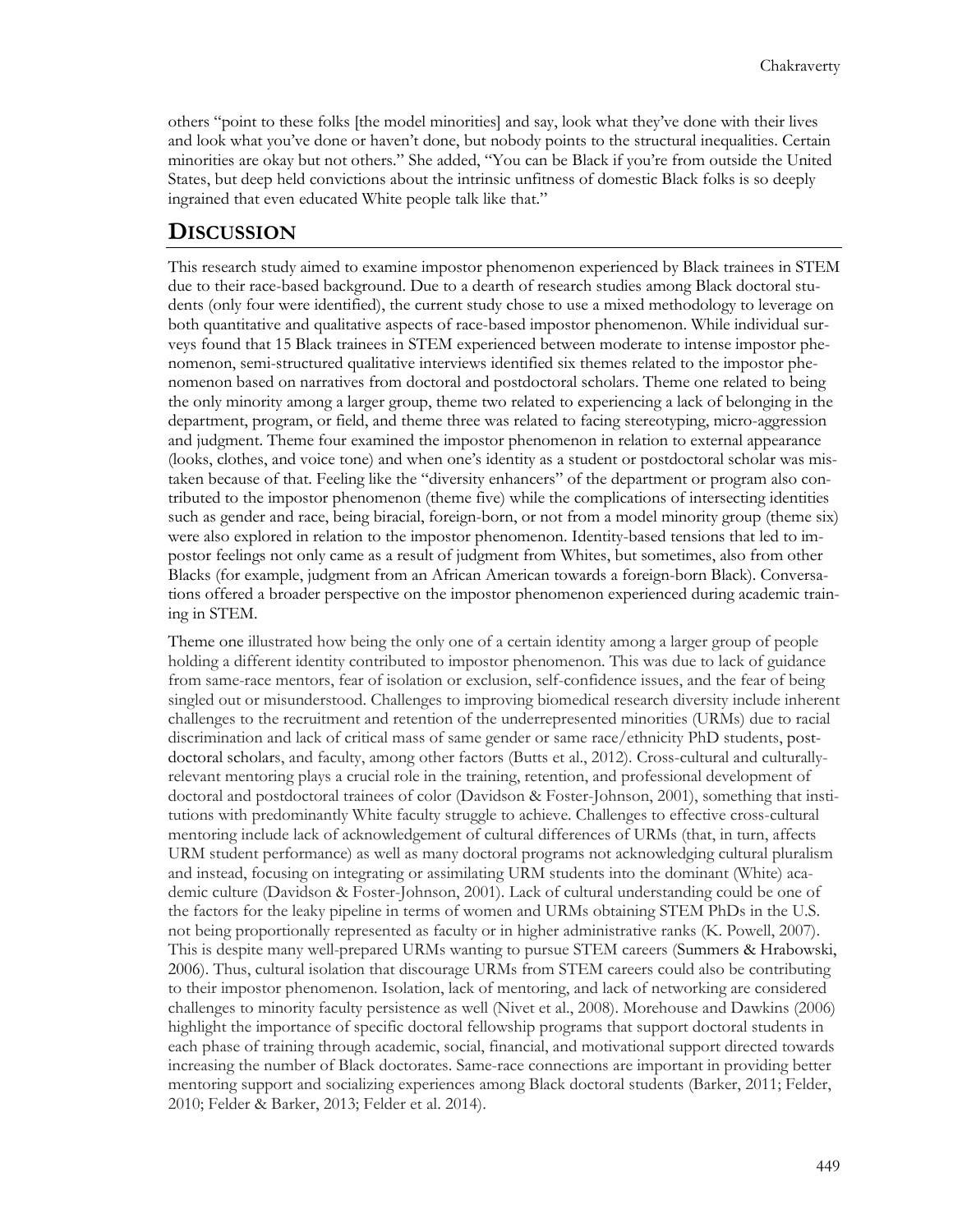Theme two indicated that lack of belonging contributed to impostor phenomenon where one felt like they did not fit in academia. Prior research has also found connections between lack of belonging and the impostor phenomenon among students of all race/ethnicity, including Blacks (Burt et al., 2017; Graham & McClain, 2019; Ivie & Ephraim, 2009). Lack of belonging could occur due to one's family background (or the lack of it) in science. While many scientists have been interested in science or STEM fields from an early age due to family and school factors (Chakraverty et al., 2020; Chakraverty & Tai, 2013), not everyone has equal access to entry or retention in STEM fields; once in the field, some may be more vulnerable to feeling like an impostor than others due to their race, gender, and other social attributes. Developing a sense of belonging is essential to success and persistence for women of color in STEM fields (Carlone & Johnson, 2007). Studies highlighting the importance of developing a sense of belonging for Black in both college and graduate school underscore its importance for academic success in STEM (Johnson, 2007; O'Meara et al., 2017; Strayhorn, 2011, 2018). Those experiencing impostor phenomenon could be especially vulnerable to lacking belongingness in their research group, department, university, or STEM field, in general, that can have long-term implications for Black doctoral students' persistence in STEM. Lacking critical mass and feeling alienated due to being numerical minority (theme one) could also contribute to lack of belonging.

Theme three discussed how stereotyping, micro-aggression and judgment made Black participants vulnerable to feeling like an impostor. Interestingly, institutional discrimination, bias, segregation, and negative stereotyping related to race/ethnicity and gender reduces career satisfaction and creates challenges to retaining URM faculty in the healthcare professions (Nivet et al., 2008). Stereotype threat or the fear of being judged because of a negative group stereotype impacts minority college students disproportionately compared to their White peers and increase their likelihood of departure from STEM majors (Beasley & Fischer, 2012). Other groups like Asian Americans are also susceptible to both positive and negative stereotype threat (e.g., Shih et al., 1999), although due to a long history of racial discrimination and marginalization, African Americans are vulnerable to being adversely affected due to negative stereotyping and judgment (Steele, 1997; Steele & Aronson, 1995). Black students are also vulnerable to negative socializing experiences and psychosocial mal-effects due to stereotyping (Steele & Aronson, 1995), not only in STEM but in other fields such as education (Taylor & Antony, 2000). Black students' self-confidence to engage in science-based work, self-efficacy, and scientific identity are important to their success in STEM careers along with a strong academic background (Carlone & Johnson, 2007; Russell & Atwater, 2005). Prejudice and discrimination negatively impact social integration, persistence, and intellectual development among Black college students (Nora & Cabrera, 1996). Racial micro-aggression is experienced by all students of color in academia including African Americans (Solorzano et al., 2000) and Chicana/Chicano students (Solorzano, 1998) and negatively impacts the perception of campus climate (Solorzano et al., 2000). The current study provides evidence that along with a negative perception of academic or campus environments, experiencing stereotyping, negative judgment, and micro-aggression due to one's race could very well be linked to impostor phenomenon, possibly because of the othering effect described below.

Theme four (experiencing impostor phenomenon due to one's external appearances such as looks, clothes, and voice tone) could be related to the theory of othering. Drawing from previous literature on othering, Peteet, Brown, et al. (2015) explained how the process of othering comes from hierarchical power differences in the society, which in this case would be the power differentials between Whites (considered the norm) and Blacks (considered as others). This othering, both by the self and by someone else, could influence one's mental health, self-esteem, and increase the perceptions of feeling like a fraud, precisely what experiencing the impostor phenomenon entails. Othering happened to Black participants due to feeling like the only Black among others (theme one), facing stereotyping, micro-aggression and judgment due to one's race (theme three), and due to one's looks, clothes, and vocal tone (theme four). A qualitative analysis enabled us to go beyond monolithic assumptions of othering (White versus Black) and more deeply understand the nuances that othering entails.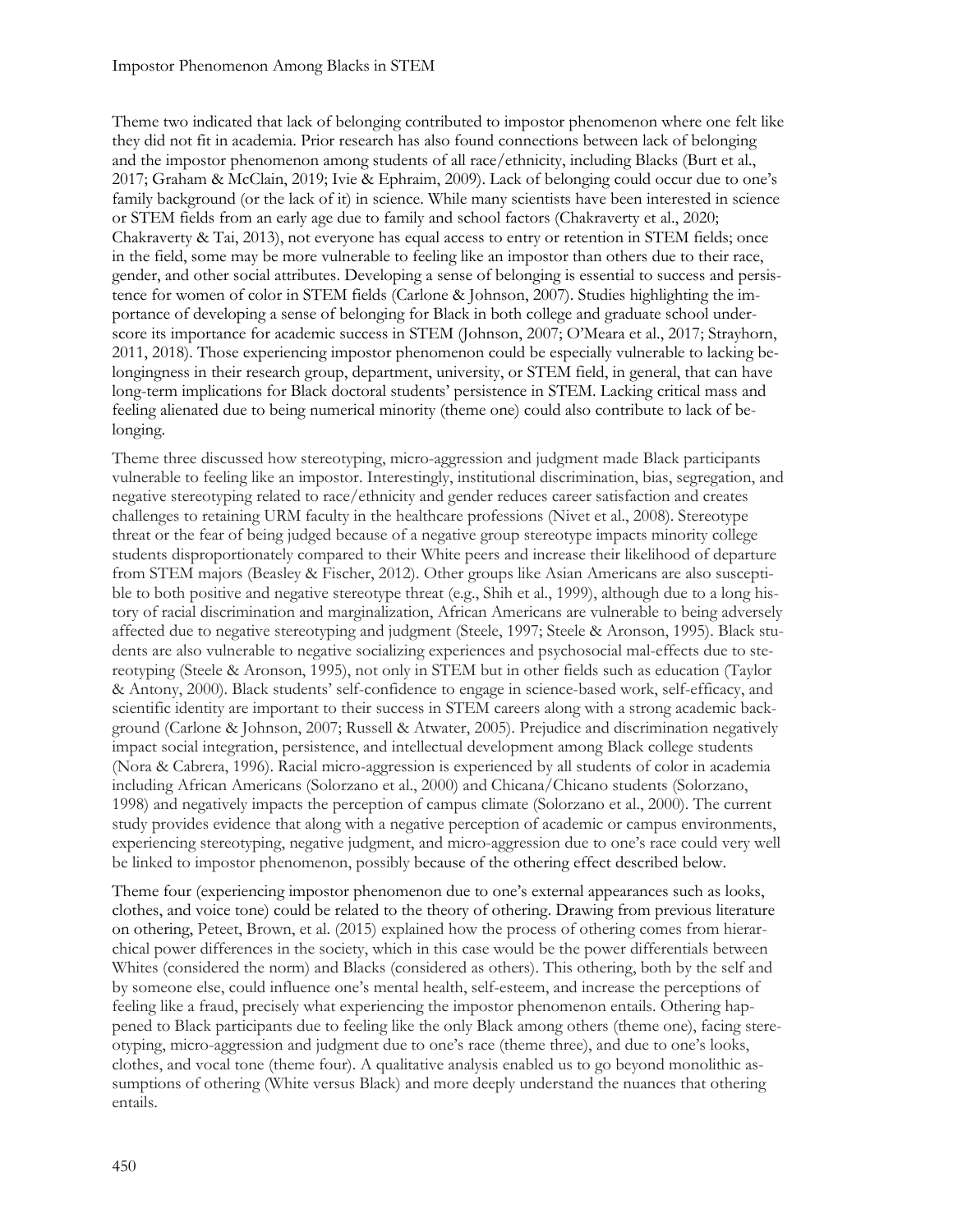Theme five illustrated how feeling like a "diversity enhancer" could contribute to one's impostor phenomenon. The phenomenon of experiencing tokenism (symbolic inclusion) is discussed by Blacks (especially Black women) in graduate school (e.g., Robinson, 2013). Tokenism occurs when URM students are recruited into doctoral programs with no real effort of integrating them or helping them develop a sense of belonging (Ridgeway, 2018), which could lead to the cycle of feeling alienated, internalizing racial experiences, and experiencing the impostor phenomenon, as documented among Black faculty (Dancy & Jean-Marie, 2014). This could impact academic achievement and mental health as well as lead to race-based invisibility, marginalization, and isolation (Malone & Barabino, 2009). Overall, issues of racism, marginalization, tokenism, and alienation could be closely intertwined, perpetuating impostor phenomenon.

Theme six described complications of intersecting identities (e.g., being Black, being a Black woman, being a foreign-born Black, being a Black scientist, etc.) among participants. While higher impostor phenomenon was correlated with higher distress and lower self-esteem, examined using a framework of othering (Peteet, Brown, et al., 2015), the current qualitative study found that othering can happen through multiple axes of power such as gender (Black woman versus White man/woman), race (White versus Black, White or Black versus bi-racial), nationality (African American versus foreignborn Black), and minority status (model versus non-model minority). All these identities contributed to the impostor phenomenon. In fact, prior research among PhD students of different race/ethnicities revealed the reasons for experiencing impostor phenomenon such as after attaining academic milestones, getting publicly recognized, comparing oneself with peers, and not feeling confident with some of the doctoral training competencies as a result of which, students hesitated to apply knowledge or ask for help, fearing that it would reveal their incompetence (Chakraverty, 2020a). Findings from Black PhD students were more closely aligned to Black identity and othering.

As pointed out by Stone et al. (2018), the construct of the impostor phenomenon was originally conceptualized in the 1970s with a sample of Whites (Clance & Imes, 1978), and due to the sparseness of research on Black students, trainees, and professionals, culturally-relevant manifestations or contributors of the impostor phenomenon have not been deeply explored (including how racism, racial discrimination, and other factors could contribute to Black individual's impostor phenomenon). All the participants in the current study belonged to predominantly white, research-focused institutions (with a history of marginalizing and discriminating experiences of Black students at these places; Milner, 2004). Even this could influence the impostor phenomenon as compared to those at HBCUs. Whether Black participants' impostor phenomenon is always race-based is something that could be investigated in future research. Understanding some of the culturally relevant experiences of the impostor phenomenon among Black trainees in STEM and extending the original framework of the impostor phenomenon are some of the literature gaps the current study fills. A similarly designed study with 12 Black graduate students (including five PhD students) found that the impostor phenomenon was triggered by issues of low representation at White-majority academic institutions and a combination of self-perceptions and other's perceptions (Stone et al., 2018). The current study found additional culturally relevant factors related to the impostor phenomenon not explored before.

#### STRENGTHS AND LIMITATIONS

There are several methodological strengths of this study in terms of a larger sample size with 15 participants compared to other qualitative studies on the impostor phenomenon among Blacks, accounting for in-depth experiences of both PhD students and postdoctoral scholars (postdoctoral scholars are an overlooked group). Doctoral and postdoctoral participants were clubbed together due to their similarity in training compared to undergraduates. A mixed-methodology provided a unique perspective compared to prior literature of quantitative studies among Black undergraduates and predominantly qualitative studies among Black graduates. Interviews offered an in-depth understanding of different facets of being Black in relation to experiencing the impostor phenomenon. This analysis included only Black participants, focusing on the unique experiences compared to studies where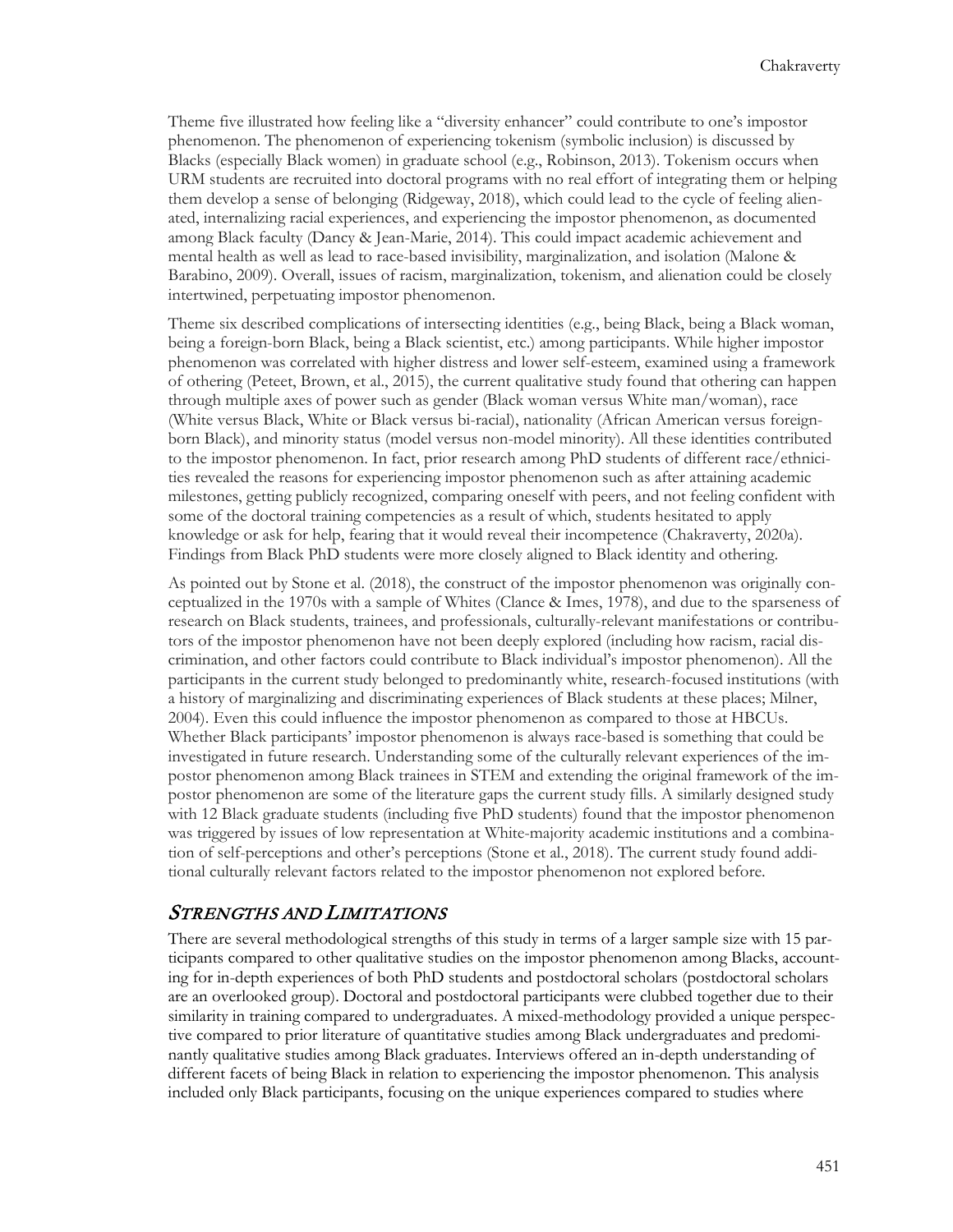Blacks were only a part of a larger sample. This investigation was further enriched by including three foreign-born Black participants who migrated to the U.S. from other African countries and provided unique perspectives about how their foreign-status contributed to the way they experienced othering. All the participants belonged to STEM fields that are demographically and culturally different from other non-STEM fields. While Burt et al. (2017) focused on participants from engineering at mostly PWIs, none of the other studies on graduate students focused on STEM fields. The current study included participants from a variety of STEM fields from different research-focused institutions all across the U.S. Lastly, using a semi-structured interview format also facilitated the development of diverse themes organically.

However, this study has certain limitations. The study sample was a self-selected group of predominantly female STEM trainees who were familiar with the impostor phenomenon; there was selection bias due to using purposeful, non-random sampling (Patton, 2014). Male participants were underrepresented in the sample. Each participant was interviewed only once, and the study did not include those who left training because of feeling like an impostor. Findings should not be generalized across the larger population of Black trainees in STEM in the U.S.

### RECOMMENDATIONS FOR FUTURE RESEARCH

Proposed recommendations based on insights from the current study includes reimagining doctoral training to be more inclusive and welcoming of diversity across multiple axes such as gender, race/ethnicity, class, first-generation status, ability, sexual orientation, and country of origin, among others. Greater awareness and recognition of symptoms of the impostor phenomenon and developing a social network of peers, friends, mentors, or university staff to talk to would be important. Future research could look at the experiences of other underrepresented groups in STEM such as Native Americans and Hispanics, with wider implications on broadening participation in STEM careers. The lack of research studies with the underrepresented groups are a limitation of the current literature. Second, future research could look into the experiences of STEM faculty experiencing the impostor phenomenon. Third, examining the impostor phenomenon in disciplines outside STEM could also yield interesting results. Lastly, as also discussed previously (Chakraverty, 2020b), our understanding of the impostor phenomenon is based on mostly cross-sectional data collected at a single time-point. Longitudinal analyses of this phenomenon measured at multiple time points could add important insights into whether it is short-term or long-term. While our understanding of the phenomenon is expanding, there are many avenues of future research that could add meaningfully to this understanding.

## **CONCLUSION**

This mixed-methods study examined the impostor phenomenon among 15 Black trainees from a variety of STEM fields and geographical locations in the U.S., with three of them being foreign-born. Survey-based CIPS scores (Clance, 1985) indicated moderate to intense impostor phenomenon at the time of study. Interview findings revealed six themes as a result of experiencing impostor phenomenon as a Black person: 1) Being the only Black among a larger group, 2) Lack of belonging due to one's racial membership, 3) Stereotyping, micro-aggression and judgment, 4) External appearances such as looks, clothes, and voice intonations, 5) Due to feeling like the "diversity enhancers," and 6) Intersecting identities, including gender, being biracial, being born outside the U.S., or not belonging to a model minority group and hence being judged by others.

Recommendations for STEM trainees from the underrepresented backgrounds (including Blacks) include developing culturally relevant advising and mentoring relationships that could be key to persistence in academia (Milner, 2004). The same factors of culturally-relevant mentoring and role modelling could reduce alienation, psychological distress, and Black students' experience of the impostor phenomenon due to othering and feeling discriminated against. However, the onus of creating op-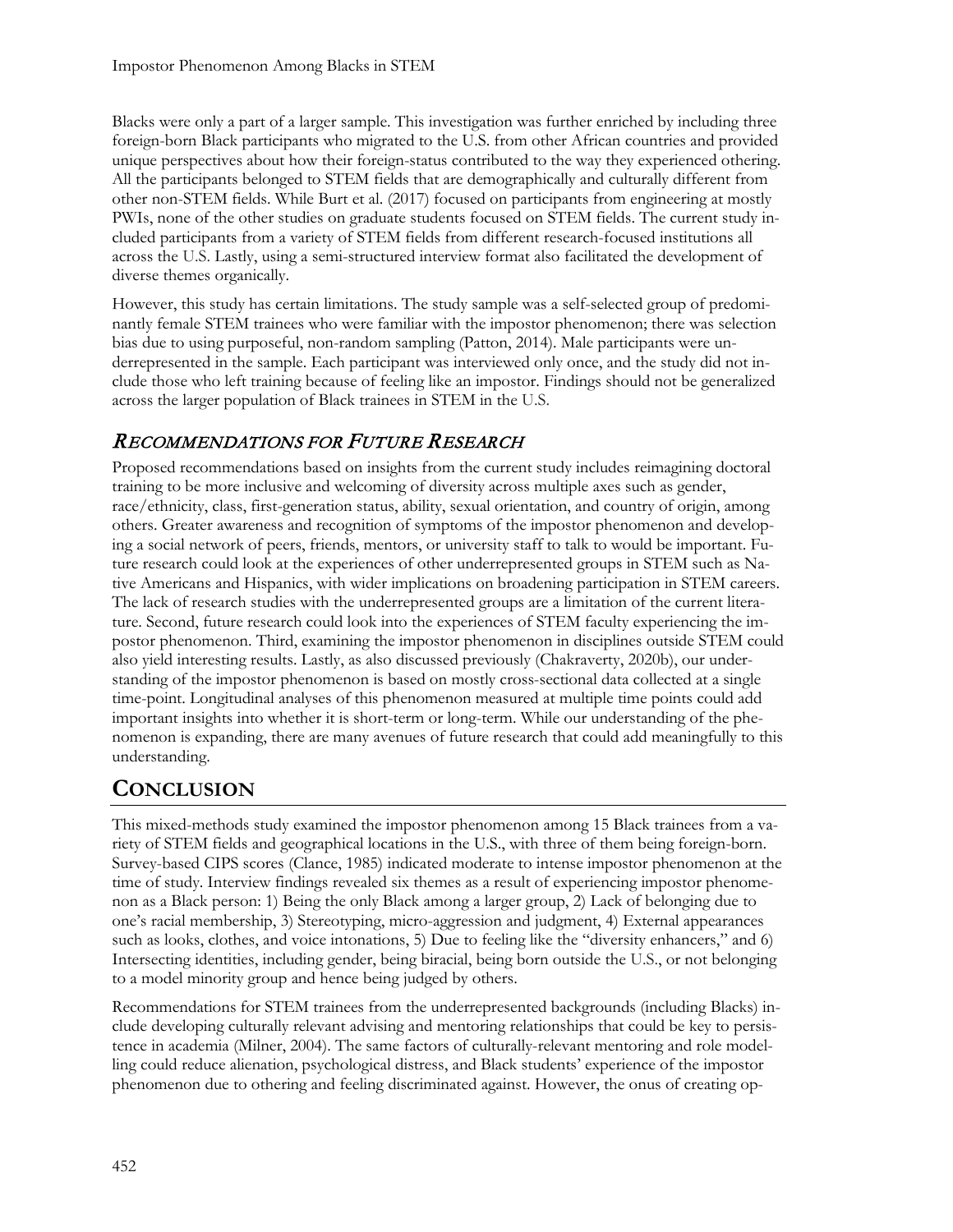portunities to develop culturally relevant mentoring relationships should occur not only at the individual level, but at the program-, departmental-, or university-level as well. It needs an understanding of how the tensions and complications of Black identity relate to training experiences in STEM fields and how race-based impostor phenomenon could shape individual interaction with faculty, mentors, and peers. While designing professional development programs for Blacks is one way of supporting them, research shows that developing closed-mentorship triads could be another way of support (Chakraverty et al., 2018). Although used in undergraduate life science education (Aikens et al., 2016, 2017), mentoring triads of PhD students, postdocs, and faculty from the same or related research group could be beneficial for STEM trainees. Academic transitions are especially vulnerable points for STEM trainees when they may be at a risk of feeling alienated (Chakraverty et al., 2018; Dabney et al., 2016) or feeling like impostors (Chakraverty, 2020b).

While conceived as an internal experience (Clance, 1985), the impostor phenomenon is deeply tied to one's racial identity that influences the nature of one's academic interaction and socializing experiences (Kong et al., 2013) as well as ways in which Blacks are perceived by members of another group (typically a majority group or Whites in this case). Thus, the impostor phenomenon is best seen as an unpleasant experience largely shaped by one's interactions and explicit/implicit cues from others. Study findings would be important as conversations continue on ways to improve demographic diversity in doctoral education as well as the larger STEM workforce to improve cultural competence. It is hoped that departments and administrators will find this study useful in terms of finding ways to support and nurture their minority students to provide a holistic academic training and experience. While larger-level conversations focus on how to get more students interested in STEM careers, it is noteworthy that these individuals are already in STEM fields due to their ability but may not be performing their best or experiencing their doctoral training in best possible ways due to impostor phenomenon. Any initiative to address and mitigate the phenomenon would help in the overall persistence and success of individuals in STEM.

#### **ACKNOWLEDGMENT**

I thank Teresa Zhang (coder two) for assisting with coding and analysis. I also extend my gratitude to all the scholars who participated in this study and contributed to this research.

### **REFERENCES**

- Aikens, M. L., Robertson, M. M., Sadselia, S., Watkins, K., Evans, M., Runyon, C. R., ... & Dolan, E. L. (2017). Race and gender differences in undergraduate research mentoring structures and research outcomes. *CBE—Life Sciences Education*, *16*(2), ar34. [https://doi.org/10.1187/cbe.16](https://doi.org/10.1187/cbe.16-07-0211)-07-0211
- Aikens, M. L., Sadselia, S., Watkins, K., Evans, M., Eby, L. T., & Dolan, E. L. (2016). A social capital perspective on the mentoring of undergraduate life science researchers: An empirical study of undergraduate– postgraduate–faculty triads. *CBE—Life Sciences Education*, *15*(2), ar16. [https://doi.org/10.1187/cbe.15](https://doi.org/10.1187/cbe.15-10-0208)-10- [0208](https://doi.org/10.1187/cbe.15-10-0208)
- Antin, T. M., Constantine, N. A., & Hunt, G. (2015). Conflicting discourses in qualitative research: The search for divergent data within cases. *Field Methods*, *27*(3), 211-222. <https://doi.org/10.1177/1525822X14549926>
- Austin, C. C., Clark, E. M., Ross, M. J., & Taylor, M. J. (2009). Impostorism as a mediator between survivor guilt and depression in a sample of African American college students. *College Student Journal*, *43*(4), 1094- 1109. [https://doi.org/10.1037/e566962012](https://doi.org/10.1037/e566962012-425)-425
- Aycock, L. M., Hazari, Z., Brewe, E., Clancy, K. B., Hodapp, T., & Goertzen, R. M. (2019). Sexual harassment reported by undergraduate female physicists. *Physical Review Physics Education Research*, *15*(1), 010121. <https://doi.org/10.1103/physrevphyseducres.15.010121>
- Barker, M. J. (2011). Racial context, currency and connections: Black doctoral student and White advisor perspectives on cross-race advising. *Innovations in Education and Teaching International*, *48*(4), 387-400. <https://doi.org/10.1080/14703297.2011.617092>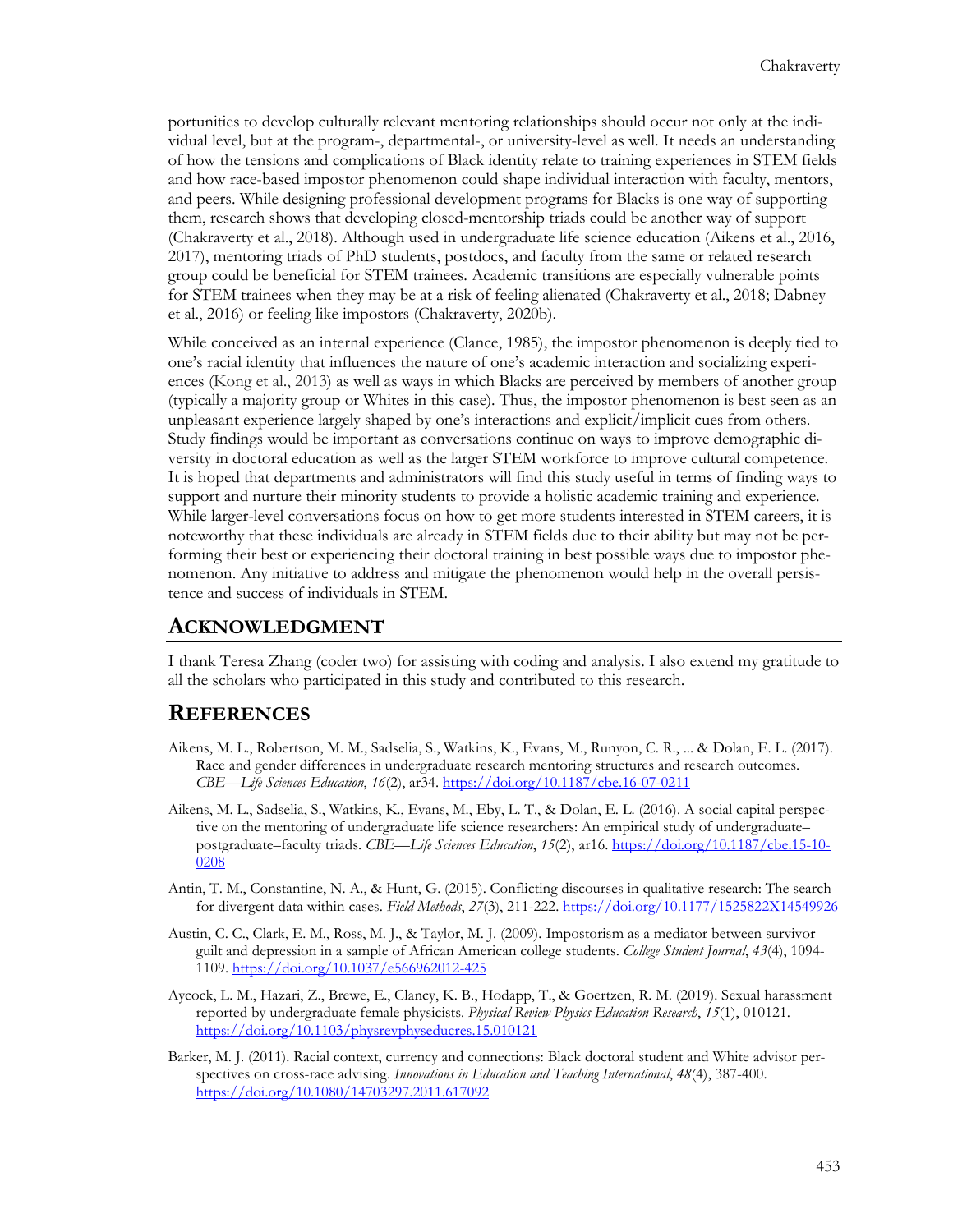- Barr-Walker, J., Bass, M. B., Werner, D. A., & Kellermeyer, L. (2019). Measuring impostor phenomenon among health sciences librarians. *Journal of the Medical Library Association: JMLA*, *107*(3), 323. <https://doi.org/10.5195/jmla.2019.644>
- Beasley, M. A., & Fischer, M. J. (2012). Why they leave: The impact of stereotype threat on the attrition of women and minorities from science, math and engineering majors. *Social Psychology of Education*, *15*(4), 427- 448. [https://doi.org/10.1007/s11218](https://doi.org/10.1007/s11218-012-9185-3)-012-9185-3
- Bernard, D. L., Hoggard, L. S., & Neblett Jr, E. W. (2018). Racial discrimination, racial identity, and impostor phenomenon: A profile approach. *Cultural Diversity and Ethnic Minority Psychology*, 24(1), 51. <https://doi.org/10.1037/cdp0000161>
- Bernard, D. L., Lige, Q. M., Willis, H. A., Sosoo, E. E., & Neblett, E. W. (2017). Impostor phenomenon and mental health: The influence of racial discrimination and gender. *Journal of Counseling Psychology*, *64*(2), 155- 166. <https://doi.org/10.1037/cou0000197>
- Bernard, N. S., Dollinger, S. J., & Ramaniah, N. V. (2002). Applying the big five personality factors to the impostor phenomenon. *Journal of Personality Assessment*, *78*(2), 321-333. [https://doi.org/10.1207/s15327752jpa7802\\_07](https://doi.org/10.1207/s15327752jpa7802_07)
- Blondeau, L. A., & Awad, G. H. (2018). The relation of the impostor phenomenon to future intentions of mathematics-related school and work. *Journal of Career Development*, *45*(3), 253-267. <https://doi.org/10.1177/0894845316680769>
- Brauer, K., & Proyer, R. T. (2019, April 11). The ridiculed impostor: Testing the associations between dispositions toward ridicule and being laughed at and the Impostor Phenomenon. *Current Psychology*, 1-10. [https://doi.org/10.1007/s12144](https://doi.org/10.1007/s12144-019-00262-5)-019-00262-5
- Burt, B. A., Knight, A., & Roberson, J. (2017). Racializing experiences of foreign-born and ethnically diverse Black male engineering graduate students: Implications for student affairs practice, policy, and research. *Journal of International Students*, *7*(4), 925-943. <https://doi.org/10.32674/jis.v7i4.182>
- Butts, G. C., Hurd, Y., Palermo, A. G. S., Delbrune, D., Saran, S., Zony, C., & Krulwich, T. A. (2012). Role of institutional climate in fostering diversity in biomedical research workforce: a case study. *Mount Sinai Journal of Medicine: A Journal of Translational and Personalized Medicine*, *79*(4), 498-511. <https://doi.org/10.1002/msj.21323>
- Canning, E. A., LaCosse, J., Kroeper, K. M., & Murphy, M. C. (2019). Feeling like an imposter: The effect of perceived classroom competition on the daily psychological experiences of first-generation college students. *Social Psychological and Personality Science*. <https://doi.org/10.1177/1948550619882032>
- Carlone, H. B., & Johnson, A. (2007). Understanding the science experiences of successful women of color: Science identity as an analytic lens. *Journal of Research in Science Teaching: The Official Journal of the National Association for Research in Science Teaching*, *44*(8), 1187-1218. <https://doi.org/10.1002/tea.20237>
- The Carnegie Classification of Institutions of Higher Education. (n.d.). *Basic classification description*. [https://car](https://carnegieclassifications.iu.edu/classification_descriptions/basic.php)[negieclassifications.iu.edu/classification\\_descriptions/basic.php](https://carnegieclassifications.iu.edu/classification_descriptions/basic.php)
- Castro, D. M., Jones, R. A., & Mirsalimi, H. (2004). Parentification and the impostor phenomenon: An empirical investigation. *The American Journal of Family Therapy, 32*(3), 205–216. <https://doi.org/10.1080/01926180490425676>
- Chakraverty, D. (2013). *An examination of how women and underrepresented racial/ethnic minorities experience barriers in biomedical research and medical programs* [Doctoral dissertation. University of Virginia]. [https://digitalcom](https://digitalcommons.unl.edu/dberspeakers/43)[mons.unl.edu/dberspeakers/43](https://digitalcommons.unl.edu/dberspeakers/43)
- Chakraverty, D. (2019). Impostor phenomenon in STEM: Occurrence, attribution, and identity. *Studies in Graduate and Postdoctoral Education*, *10*(1), 2-20. [https://doi.org/10.1108/SGPE](https://doi.org/10.1108/SGPE-D-18-00014)-D-18-00014
- Chakraverty, D. (2020a). PhD student experiences with the impostor phenomenon in STEM. *International Journal of Doctoral Studies*, *15*(1), 159-180. <https://doi.org/10.28945/4513>
- Chakraverty, D. (2020b). The impostor phenomenon among postdoctoral trainees in STEM: A US-based mixed-methods study. *International Journal of Doctoral Studies, 15,* 329-352. <https://doi.org/10.28945/4589>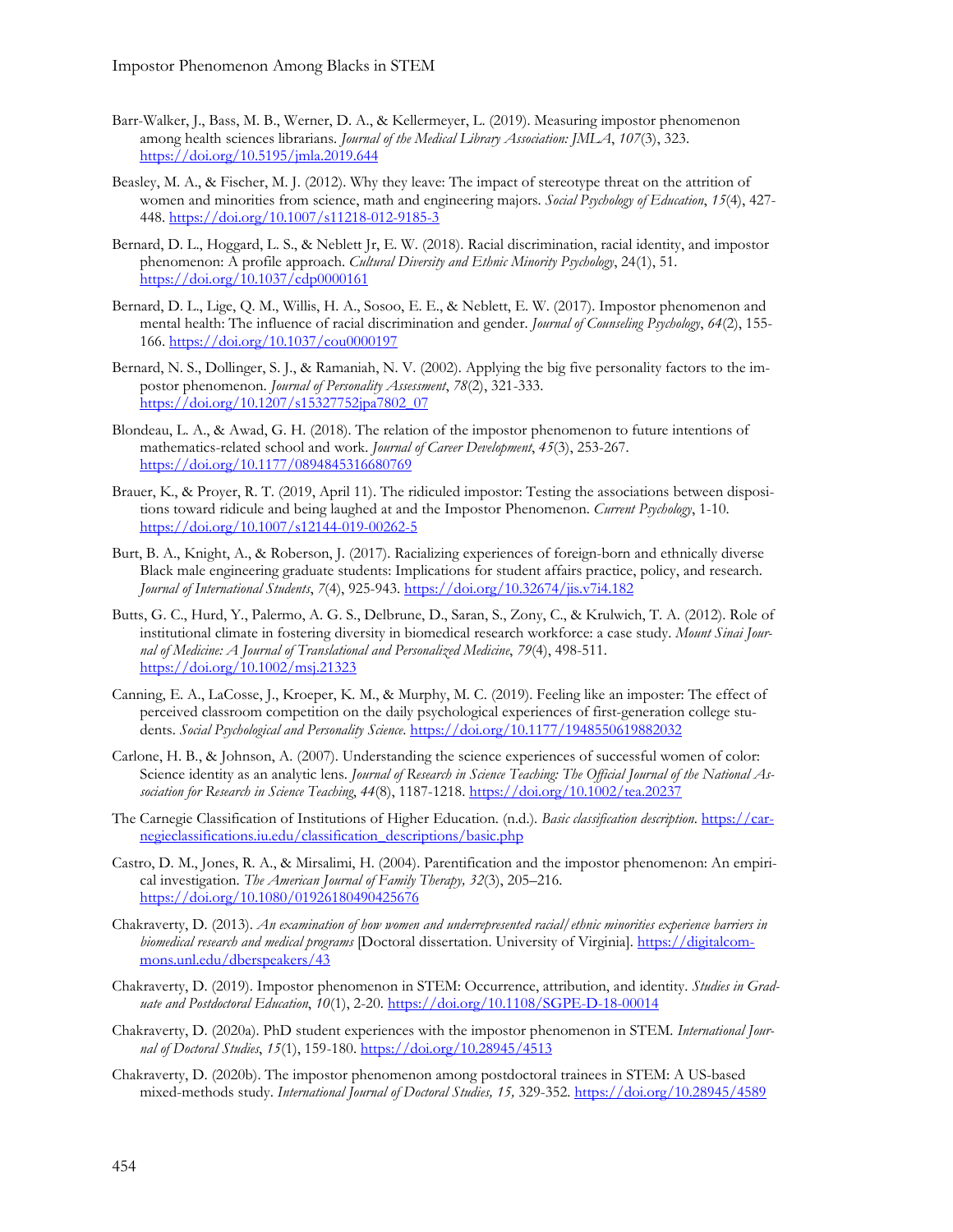- Chakraverty, D., Jeffe, D. B., & Tai, R. H. (2018). Transition experiences in MD–PHD programs. *CBE—Life Sciences Education, 17*(3), ar41. [https://doi.org/10.1187/cbe.17](https://doi.org/10.1187/cbe.17-08-0187)-08-0187
- Chakraverty, D., Newcomer, S. N., Puzio, K., & Tai, R. H. (2020). It runs in the family: The role of family and extended social networks in developing early science interest. *Bulletin of Science, Technology & Society*. <https://doi.org/10.1177/0270467620911589>
- Chakraverty, D., & Tai, R. H. (2013). Parental occupation inspiring science interest: Perspectives from physical scientists. *Bulletin of Science, Technology & Society*, *33*(1-2), 44-52. <https://doi.org/10.1177/0270467613509367>
- Chrisman, S. M., Pieper, W. A., Clance, P. R., Holland, C. L., & Glickauf-Hughes, C. (1995). Validation of the Clance imposter phenomenon scale. *Journal of Personality Assessment*, *65*(3), 456-467. [https://doi.org/10.1207/s15327752jpa6503\\_6](https://doi.org/10.1207/s15327752jpa6503_6)
- Cisco, J. (2020). Exploring the connection between impostor phenomenon and postgraduate students feeling academically-unprepared. *Higher Education Research & Development*, 39(2), 200-214. <https://doi.org/10.1080/07294360.2019.1676198>
- Clance, P. R. (1985). *The impostor phenomenon: Overcoming the fear that haunts your success*. Peachtree Pub Ltd.
- Clance, P. R., & Imes, S. A. (1978). The imposter phenomenon in high achieving women: Dynamics and therapeutic intervention. *Psychotherapy: Theory, Research & Practice*, *15*(3), 241. <https://doi.org/10.1037/h0086006>
- Clark, M., Vardeman, K. K., & Barba, S. E. (2014). Perceived inadequacy: A study of the imposter phenomenon among college and research librarians. *College & Research Libraries, 75*(3), 255-271. [https://doi.org/10.5860/crl12](https://doi.org/10.5860/crl12-423)-423
- Cohen, E. D., & McConnell, W. R. (2019). Fear of fraudulence: Graduate school program environments and the impostor phenomenon. *The Sociological Quarterly*, *60*(3), 457-478. <https://doi.org/10.1080/00380253.2019.1580552>
- Cokley, K., Awad, G., Smith, L., Jackson, S., Awosogba, O., Hurst, A., Stone, S., Blondeau, L., & Roberts, D. (2015). The roles of gender stigma consciousness, impostor phenomenon and academic self-concept in the academic outcomes of women and men. *Sex Roles*, *73*(9-10), 414-426. [https://doi.org/10.1007/s11199](https://doi.org/10.1007/s11199-015-0516-7)- 015-[0516](https://doi.org/10.1007/s11199-015-0516-7)-7
- Cokley, K., McClain, S., Enciso, A., & Martinez, M. (2013). An examination of the impact of minority status stress and impostor feelings on the mental health of diverse ethnic minority college students. *Journal of Multicultural Counseling and Development*, *41*(2), 82-95.
- Cokley, K., Smith, L., Bernard, D., Hurst, A., Jackson, S., Stone, S., Awosogba, O., Saucer, C., Bailey, M., & Roberts, D. (2017). Impostor feelings as a moderator and mediator of the relationship between perceived discrimination and mental health among racial/ethnic minority college students. *Journal of Counseling Psychology*, *64*(2), 141. <https://doi.org/10.1037/cou0000198>
- Cokley, K., Stone, S., Krueger, N., Bailey, M., Garba, R., & Hurst, A. (2018). Self-esteem as a mediator of the link between perfectionism and the impostor phenomenon. *Personality and Individual Differences*, *135*, 292- 297. <https://doi.org/10.1016/j.paid.2018.07.032>
- Cope-Watson, G., & Betts, A. S. (2010). Confronting otherness: An e-conversation between doctoral students living with the Imposter Syndrome. *Canadian Journal for New Scholars in Education/Revue Canadienne des Jeunes Chercheures et chercheurs en Éducation*, *3*(1), 1-13[. https://journalhosting.ucalgary.ca/index.php/cjnse/arti](https://journalhosting.ucalgary.ca/index.php/cjnse/article/view/30474)[cle/view/30474](https://journalhosting.ucalgary.ca/index.php/cjnse/article/view/30474)
- Craddock, S., Birnbaum, M., Rodriguez, K., Cobb, C., & Zeeh, S. (2011). Doctoral students and the impostor phenomenon: Am I smart enough to be here? *Journal of Student Affairs Research and Practice*, *48*(4), 429-442. [https://doi.org/10.2202/1949](https://doi.org/10.2202/1949-6605.6321)-6605.6321

Creswell, J. W. (2012). *Qualitative inquiry and research design: Choosing among five approaches*. SAGE Publications.

Creswell, J. W., & Clark, V. L. P. (2017). *Designing and conducting mixed methods research*. Sage Publications.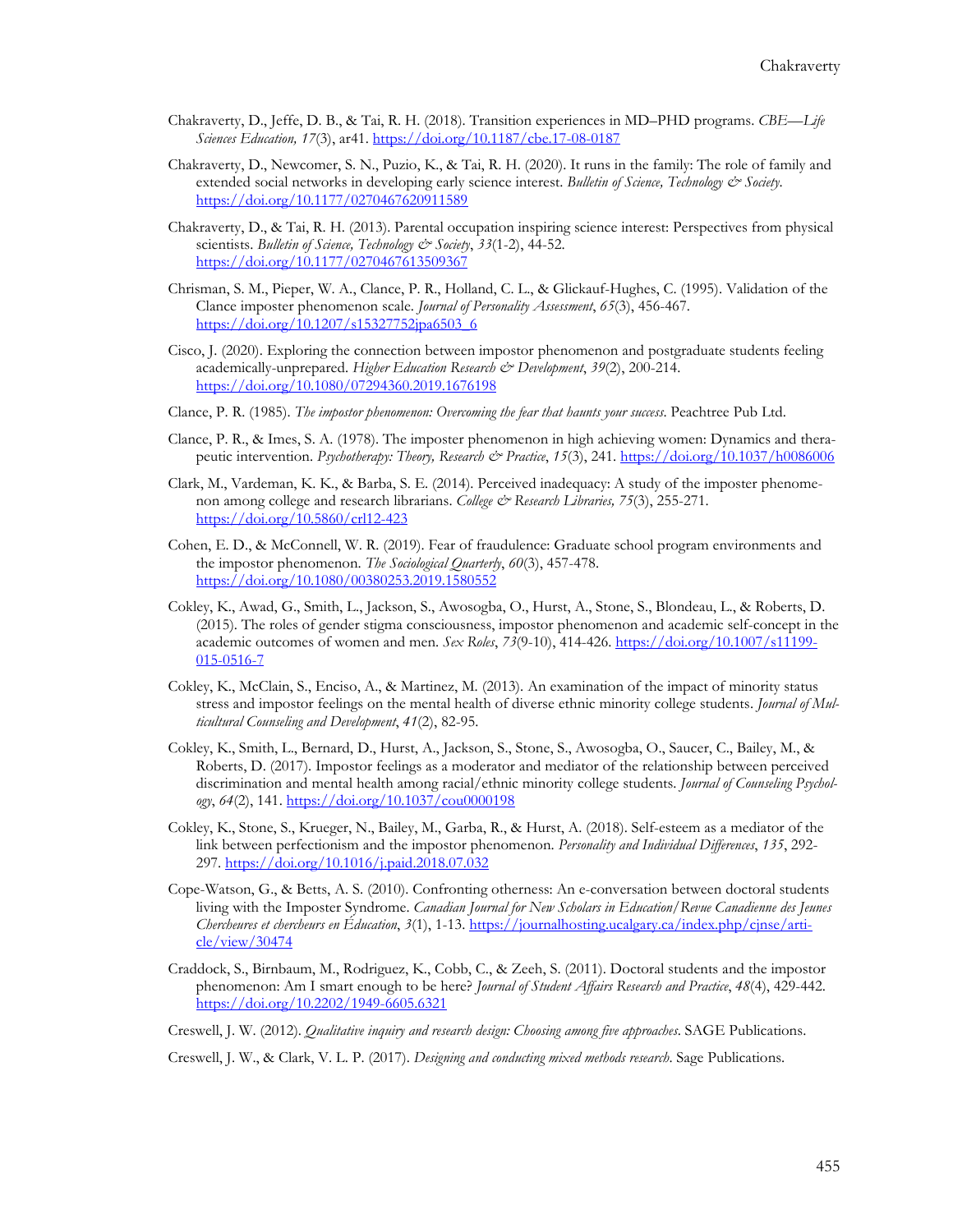- Dabney, K. P., Chakraverty, D., Hutton, A. C., Warner, K. A., & Tai, R. H. (2016). The bachelor's to PhD transition: Factors influencing PhD completion among women in chemistry and physics. *Bulletin of Science, Technology & Society*, *36*(4), 203-210. <https://doi.org/10.1177/0270467617710852>
- Dancy, T. E., & Jean-Marie, G. (2014). Faculty of color in higher education: Exploring the intersections of identity, impostorship, and internalized racism. *Mentoring & Tutoring: Partnership in Learning*, *22*(4), 354-372. <https://doi.org/10.1080/13611267.2014.945736>
- Davidson, M. N., & Foster-Johnson, L. (2001). Mentoring in the preparation of graduate researchers of color. *Review of Educational Research*, *71*(4), 549-574. <https://doi.org/10.3102/00346543071004549>
- Ewing, K. M., Richardson, T. Q., James-Myers, L., & Russell, R. K. (1996). The relationship between racial identity attitudes, worldview, and African American graduate students' experience of the imposter phenomenon. *Journal of Black Psychology*, 22(1), 53-66.<https://doi.org/10.1177/00957984960221005>
- Felder, P. (2010). On doctoral student development: Exploring faculty mentoring in the shaping of African American doctoral student success. *Qualitative Report*, *15*(2), 455-474.
- Felder, P. P., & Barker, M. J. (2013). Extending Bell's concept of interest convergence: A framework for understanding the African American doctoral student experience. *International Journal of Doctoral Studies*, *8*(1), 1-20. <https://doi.org/10.28945/1754>
- Felder, P. P., Stevenson, H. C., & Gasman, M. (2014). Understanding race in doctoral student socialization. *International Journal of Doctoral Studies*, *9*(19), 21-42. <https://doi.org/10.28945/1947>
- Fraenza, C. B. (2016). The role of social influence in anxiety and the imposter phenomenon. *Online Learning*, *20*(2), 230-243. <https://doi.org/10.24059/olj.v20i2.618>
- French, B. F., Ullrich-French, S. C., & Follman, D. (2008). The psychometric properties of the Clance Impostor Scale. *Personality and Individual Differences*, *44*(5), 1270-1278. <https://doi.org/10.1016/j.paid.2007.11.023>
- Gall, M. D., Gall, J. P., & Borg, W. R. (2007). *Educational research: An introduction* (8th ed.). Pearson Education.
- Gibson-Beverly, G., & Schwartz, J. P. (2008). Attachment, entitlement, and the impostor phenomenon in female graduate students. *Journal of College Counseling*, *11*(2), 119-132. [https://doi.org/10.1002/j.2161](https://doi.org/10.1002/j.2161-1882.2008.tb00029.x)- [1882.2008.tb00029.x](https://doi.org/10.1002/j.2161-1882.2008.tb00029.x)
- Giorgi, A., & Giorgi, B. (2003). The descriptive phenomenological psychological method. In P. Camic, J. Rhodes, & L. Yadley (Eds.), *Qualitative research in psychology: Expanding perspectives in methodology and design* (pp. 275-297). American Psychological Association Press[. https://doi.org/10.1037/10595](https://doi.org/10.1037/10595-013)-013
- Glaser, B. G. (1965). The constant comparative method of qualitative analysis. *Social Problems*, *12*(4), 436-445. <https://doi.org/10.2307/798843>
- Graham, J., & McClain, S. (2019). A canonical correlational analysis examining the relationship between peer mentorship, belongingness, impostor feelings, and Black collegians' academic and psychosocial outcomes. *American Educational Research Journal*, *56*(6), 2333-2367. <https://doi.org/10.3102/0002831219842571>
- Guillaume, R. O., Martinez, E., & Elue, C. (2019). Social media use, legitimacy, and impostor phenomenon: A collaborative autoethnography among early career faculty. *Journal of Ethnographic & Qualitative Research*, *14*(2).
- Hamrick, K. (2019). *Women, minorities, and persons with disabilities in science and engineering*. Technical Report. National Science Foundation, National Center for Science and Engineering Statistics (NCSES). Special Report NSF 19-304. Alexandria, VA. Retrieved on July 10, 2020 from [https://ncses.nsf.gov/pubs/nsf19304/digest/field](https://ncses.nsf.gov/pubs/nsf19304/digest/field-of-degree-minorities)-of-degree-minorities
- Harvey, J. C., & Katz, C. (1985). *If I'm so successful, why do I feel like a fake? The impostor phenomenon*. St. Martin's Press.
- Henning, K., Ey, S., & Shaw, D. (1998). Perfectionism, the impostor phenomenon and psychological adjustment in medical, dental, nursing and pharmacy students. *Medical Education*, *32*(5), 456-464. [https://doi.org/10.1046/j.1365](https://doi.org/10.1046/j.1365-2923.1998.00234.x)-2923.1998.00234.x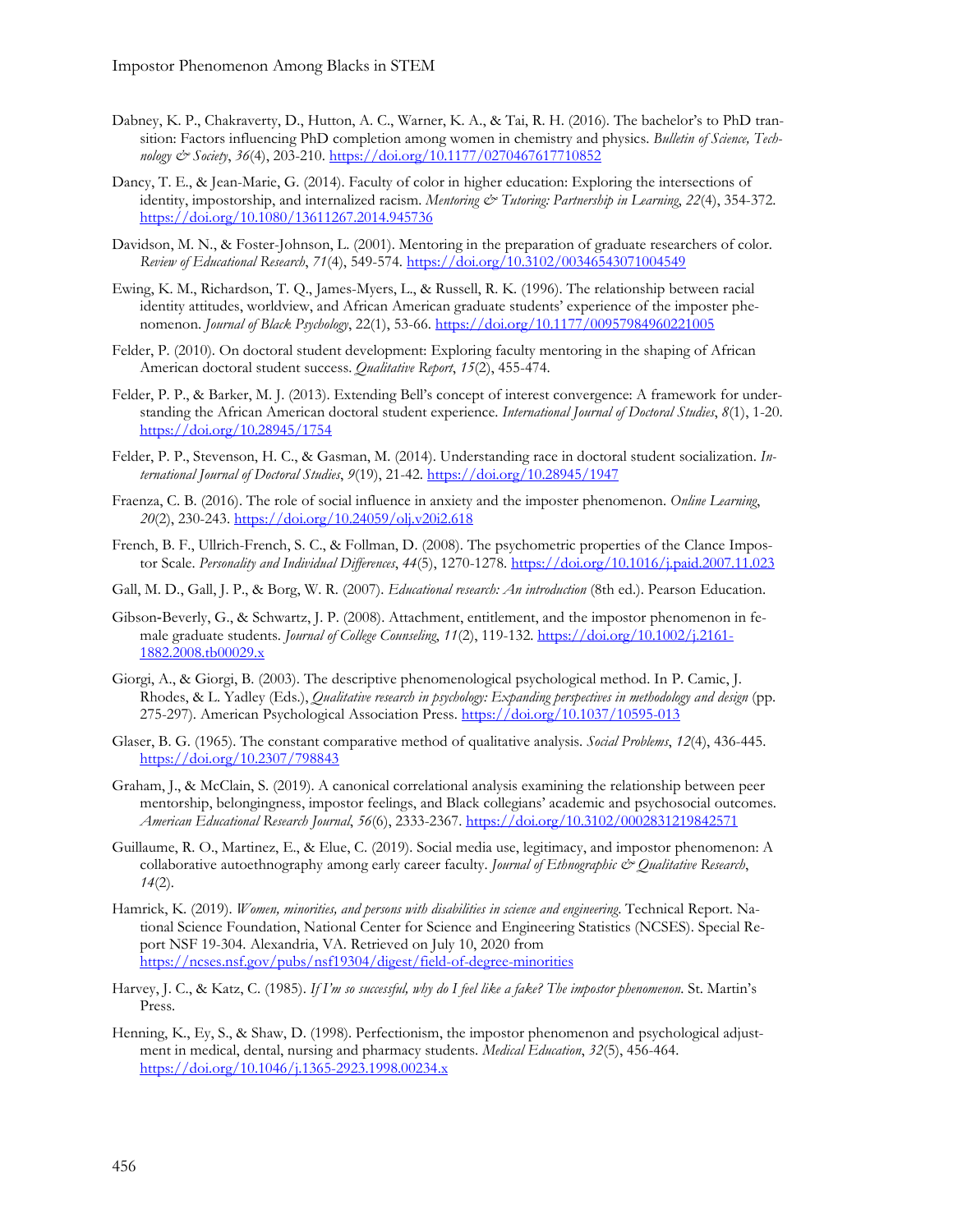- Houseknecht, V. E., Roman, B., Stolfi, A., & Borges, N. J. (2019). A longitudinal assessment of professional identity, wellness, imposter phenomenon, and calling to medicine among medical students. *Medical Science Educator*, *29*(2), 493-497. [https://doi.org/10.1007/s40670](https://doi.org/10.1007/s40670-019-00718-0)-019-00718-0
- Hutchins, H. M., Penney, L. M., & Sublett, L. W. (2018). What imposters risk at work: Exploring imposter phenomenon, stress coping, and job outcomes. *Human Resource Development Quarterly*, *29*(1), 31-48. <https://doi.org/10.1002/hrdq.21304>
- Ireland, D. T., Freeman, K. E., Winston-Proctor, C. E., DeLaine, K. D., McDonald Lowe, S., & Woodson, K. M. (2018). (Un) hidden figures: A synthesis of research examining the intersectional experiences of Black women and girls in STEM education. *Review of Research in Education*, *42*(1), 226-254. <https://doi.org/10.3102/0091732x18759072>
- Ivie, R., & Ephraim, A. (2009, October). Mentoring and the imposter syndrome in astronomy graduate students. Key talk in the *Proceedings of the Women in Astronomy and Space Science: Meeting the Challenges of an Increas*ingly Diverse Workforce Conference, University of Maryland, October 21-23 (pp. 25-33). [https://at](https://attic.gsfc.nasa.gov/wia2009/WIA2009_proceedings.pdf)[tic.gsfc.nasa.gov/wia2009/WIA2009\\_proceedings.pdf](https://attic.gsfc.nasa.gov/wia2009/WIA2009_proceedings.pdf)
- Johnson, D. (2007). *Sense of belonging among women of color in science, technology, engineering, and math majors: Investigating the contributions of campus racial climate perceptions and other college environments* [Doctoral dissertation, University of Maryland]. [https://drum.lib.umd.edu/bitstream/handle/1903/7723/umi](https://drum.lib.umd.edu/bitstream/handle/1903/7723/umi-umd-5000.pdf?sequence=1)-umd-5000.pdf?sequence=1
- Kong, X., Chakraverty, D., Jeffe, D. B., Andriole, D. A., Wathington, H. D., & Tai, R. H. (2013). How do interaction experiences influence doctoral students' academic pursuits in biomedical research? *Bulletin of Science, Technology & Society*, *33*(3-4), 76-84. <https://doi.org/10.1177/0270467613516754>
- Kvale, S., & Brinkmann, S. (2009). *Interviews: Learning the craft of qualitative research interviewing*. Sage.
- Leach, P. K., Nygaard, R. M., Chipman, J. G., Brunsvold, M. E., & Marek, A. P. (2019). Impostor phenomenon and burnout in general surgeons and general surgery residents. *Journal of Surgical Education*, *76*(1), 99-106. <https://doi.org/10.1016/j.jsurg.2018.06.025>
- Li, S., Hughes, J. L., & Thu, S. M. (2014). The links between parenting styles and imposter phenomenon. *Psi Chi Journal of Psychological Research*, *19*(2). [https://doi.org/10.24839/2164](https://doi.org/10.24839/2164-8204.jn19.2.50)-8204.jn19.2.50
- Lige, Q. M., Peteet, B. J., & Brown, C. M. (2017). Racial identity, self-esteem, and the impostor phenomenon among African American college students. *Journal of Black Psychology*, *43*(4), 345-357. <https://doi.org/10.1177/0095798416648787>
- MacInnis, C. C., Nguyen, P., Buliga, E., & Boyce, M. A. (2019). Cross-socioeconomic class friendships can exacerbate imposturous feelings among lower-SES Students. *Journal of College Student Development*, *60*(5), 595- 611. <https://doi.org/10.1353/csd.2019.0056>
- Malone, K. R., & Barabino, G. (2009). Narrations of race in STEM research settings: Identity formation and its discontents. *Science Education*, *93*(3), 485-510. <https://doi.org/10.1002/sce.20307>
- Marshall, C., & Rossman, G. B. (2006). *Designing qualitative research* (4th ed.). Sage Publications.
- Marshall, C., & Rossman, G. B. (2014). *Designing qualitative research*. (5th ed.). Sage publications.
- Martinez, J., & Forrey, M. (2019). Overcoming imposter syndrome: The adventures of two new instruction librarians. *Reference Services Review, 47*(3), 331-342. [https://doi.org/10.1108/rsr](https://doi.org/10.1108/rsr-03-2019-0021)-03-2019-0021
- McClain, S., Beasley, S. T., Jones, B., Awosogba, O., Jackson, S., & Cokley, K. (2016). An examination of the impact of racial and ethnic identity, impostor feelings, and minority status stress on the mental health of Black college students. *Journal of Multicultural Counseling and Development*, *44*(2), 101-117. <https://doi.org/10.1002/jmcd.12040>
- McGee, E. O., & Bentley, L. (2017). The troubled success of Black women in STEM. *Cognition and Instruction*, *35*(4), 265-289. <https://doi.org/10.1080/07370008.2017.1355211>
- Miles, M. B., & Huberman, A. M. (1994). *Qualitative data analysis: An expanded sourcebook*. Sage Publications.
- Milner, H. R. (2004). African American graduate students' experiences: A critical analysis of recent research. In D. Cleveland (Ed.), *A long way to go: Conversations about race by African American faculty and graduate students* (pp. 19-31). Peter Lang.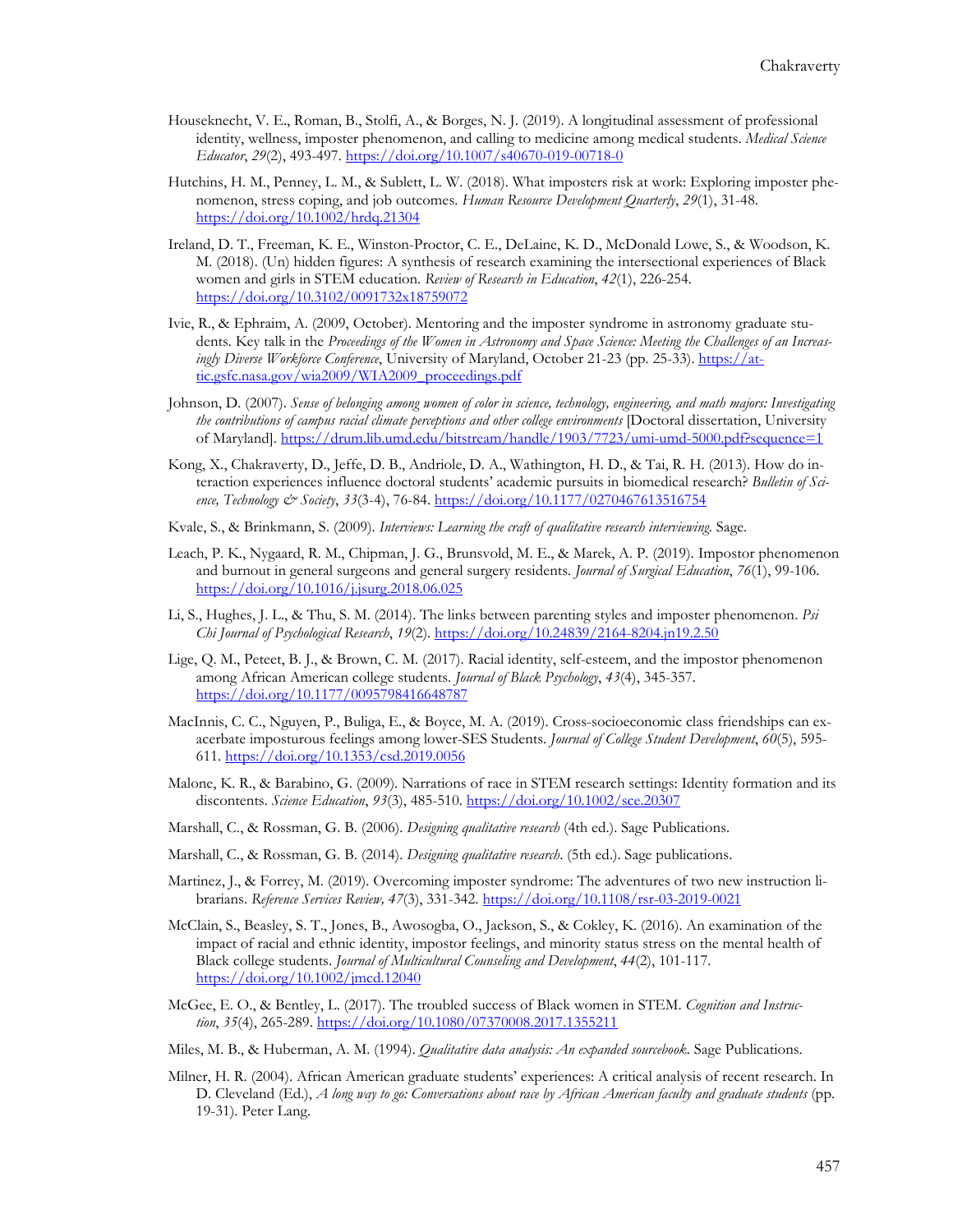- Morehouse, L., & Dawkins, M. P. (2006). The McKnight doctoral fellowship program: Toward a seamless approach to the production of African American doctorates. *The Journal of Negro Education*, *75*(3), 563-571.
- Moustakas, C. (1994). *Phenomenological research methods*. Sage Publications.
- National Science Foundation. (2017). *Survey of graduate students and postdoctorates in science and engineering*. <https://ncsesdata.nsf.gov/gradpostdoc/2017/>
- National Science Foundation (2018). National Center for Science and Engineering Statistics, *Survey of Earned Doctorates, 2018*.<https://ncses.nsf.gov/pubs/nsf19301/data>
- Nivet, M. A., Taylor, V. S., Butts, G. C., Strelnick, A. H., Herbert‐Carter, J., Fry‐Johnson, Y. W., Smith, Q. T., Rust, G., & Kondwani, K. (2008). Diversity in academic medicine no. 1 case for minority faculty development today: Diversity in academic medicine no. 1. *Mount Sinai Journal of Medicine: A Journal of Translational and Personalized Medicine*, *75*(6), 491-498. <https://doi.org/10.1002/msj.20079>
- Nora, A., & Cabrera, A. F. (1996). The role of perceptions of prejudice and discrimination on the adjustment of minority students to college. *The Journal of Higher Education*, *67*(2), 119-148. <https://doi.org/10.2307/2943977>
- O'Meara, K., Griffin, K. A., Kuvaeva, A., Nyunt, G., & Robinson, T. N. (2017). Sense of belonging and its contributing factors in graduate education. *International Journal of Doctoral Studies*, *12*, 251-279. <https://doi.org/10.28945/3903>
- Pannhausen, S., Klug, K., & Rohrmann, S. (2020). Never good enough: The relation between the impostor phenomenon and multidimensional perfectionism. *Current Psychology*, 1-14. [https://doi.org/10.1007/s12144](https://doi.org/10.1007/s12144-020-00613-7)-020-00613-7
- Patton, M. Q. (2014). *Qualitative research and methods: Integrating theory and practice*. SAGE Publications.
- Peteet, B. J., Brown, C. M., Lige, Q. M., & Lanaway, D. A. (2015). Impostorism is associated with greater psychological distress and lower self-esteem for African American students. *Current Psychology*, *34*(1), 154-163. [https://doi.org/10.1007/s12144](https://doi.org/10.1007/s12144-014-9248-z)-014-9248-z
- Peteet, B. J., Montgomery, L., & Weekes, J. C. (2015). Predictors of imposter phenomenon among talented ethnic minority undergraduate students. *The Journal of Negro Education*, *84*(2), 175-186. <https://doi.org/10.7709/jnegroeducation.84.2.0175>
- Pickett, C. L. (2019). The increasing importance of fellowships and career development awards in the careers of early-stage biomedical academic researchers. *PLOS ONE, 14*(10), e0223876. <https://doi.org/10.1371/journal.pone.0223876>
- Pope, C., Ziebland, S., & Mays, N. (2000). Qualitative research in health care: Analysing qualitative data. *BMJ: British Medical Journal*, *320*(7227), 114. <https://doi.org/10.1136/bmj.320.7227.114>
- Powell, K. (2007). Beyond the glass ceiling. *Nature*, *448*(7149), 98-100. [https://doi.org/10.1038/nj7149](https://doi.org/10.1038/nj7149-098a)-098a
- Powell, J. A., & Menendian, S. (2016). The problem of othering: Towards inclusiveness and belonging. *Othering & Belonging*, *1*, 14-39.
- Ridgeway, M. L. (2018). Black engineering and computing doctoral students' peer interaction that foster racial isolation. In Proceedings of *CoNECD - The Collaborative Network for Engineering and Computing Diversity Conference: Crystal City*, Virginia Apr 29
- Robinson, S. J. (2013). Spoke tokenism: Black women talking back about graduate school experiences. *Race Ethnicity and Education*, *16*(2), 155-181.
- Rohrmann, S., Bechtoldt, M. N., & Leonhardt, M. (2016). Validation of the impostor phenomenon among managers. *Frontiers in Psychology*, *7*, 821. <https://doi.org/10.3389/fpsyg.2016.00821>
- Rosa, K., & Mensah, F. M. (2016). Educational pathways of Black women physicists: Stories of experiencing and overcoming obstacles in life. *Physical Review Physics Education Research*, *12*(2), 020113. <https://doi.org/10.1103/physrevphyseducres.12.020113>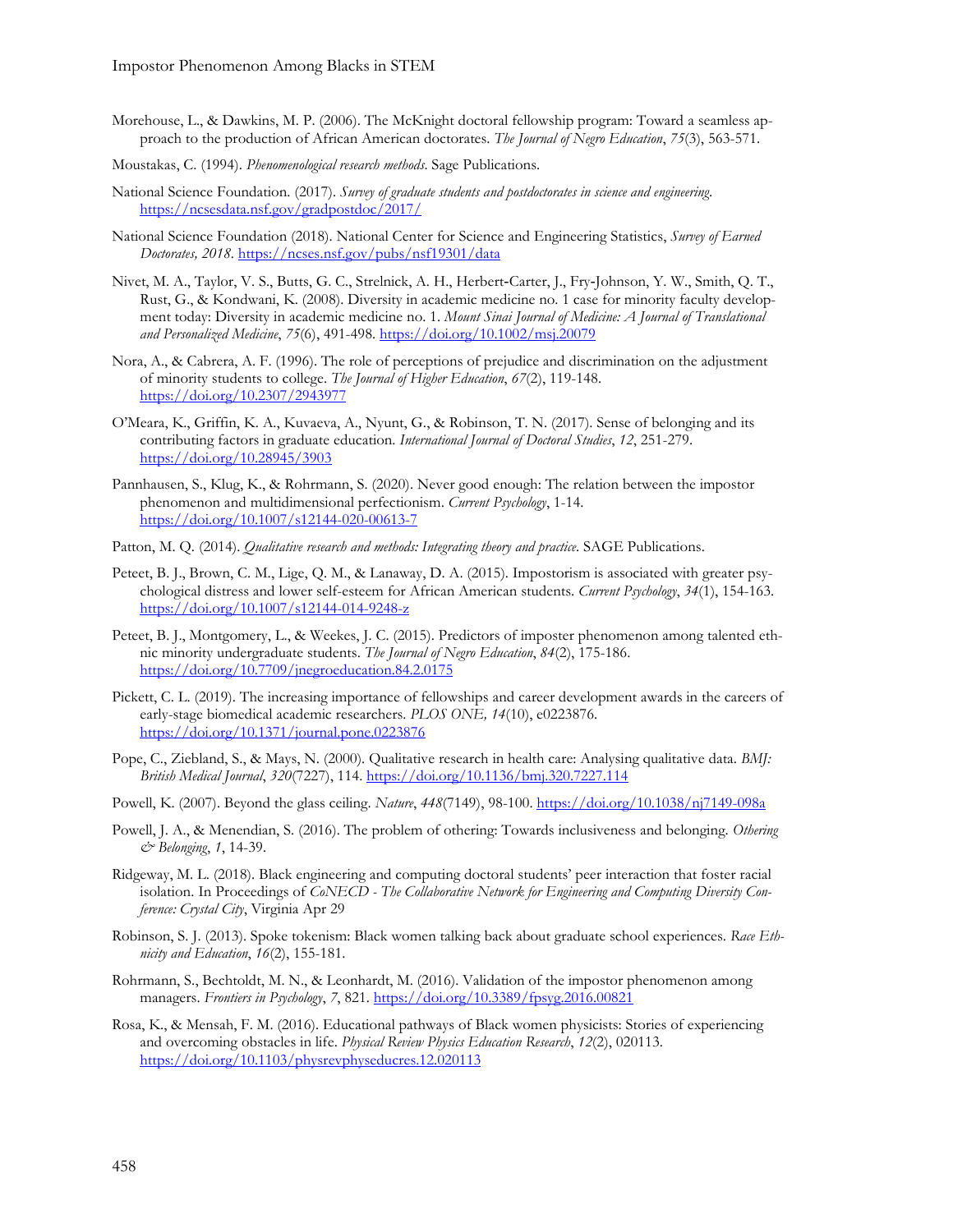- Russell, M. L., & Atwater, M. M. (2005). Traveling the road to success: A discourse on persistence throughout the science pipeline with African American students at a predominantly White institution. *Journal of Research in Science Teaching*, *42*(6), 691-715. <https://doi.org/10.1002/tea.20068>
- Schubert, N., & Bowker, A. (2017). Examining the impostor phenomenon in relation to self-esteem level and self-esteem instability. *Current Psychology*, *38*, 749-755. [https://doi.org/10.1007/s12144](https://doi.org/10.1007/s12144-017-9650-4)-017-9650-4
- Seidman, I. E. (1998). *Interviewing as qualitative research: A guide for researchers in education and the social sciences* (2nd ed.). Teachers College Press.
- Shih, M., Pittinsky, T. L., & Ambady, N. (1999). Stereotype susceptibility: Identity salience and shifts in quantitative performance. *Psychological Science*, *10*(1), 80-83. [https://doi.org/10.1111/1467](https://doi.org/10.1111/1467-9280.00111)-9280.00111
- Sims, W. L., & Cassidy, J. W. (2019). Impostor phenomenon responses of early career music education faculty. *Journal of Research in Music Education*, *67*(1), 45-61. <https://doi.org/10.1177/0022429418812464>
- Solorzano, D. G. (1998). Critical race theory, race and gender microaggressions, and the experience of Chicana and Chicano scholars. *International Journal of Qualitative Studies in Education*, *11*(1), 121-136. <https://doi.org/10.1080/095183998236926>
- Solorzano, D. G., Ceja, M., & Yosso, T. (2000). Critical race theory, racial microaggressions, and campus racial climate: The experiences of African American college students. *Journal of Negro Education*, 60-73.
- Sonnak, C., & Towell, T. (2001). The impostor phenomenon in British university students: Relationships between self-esteem, mental health, parental rearing style and socioeconomic status. *Personality and Individual Differences*, *31*(6), 863-874. [https://doi.org/10.1016/S0191](https://doi.org/10.1016/S0191-8869(00)00184-7)-8869(00)00184-7
- Stange, K. C., Crabtree, B. F., & Miller, W. L. (2006). Publishing multimethod research. *The Annals of Family Medicine*, *4*(4), 292-294.
- Steele, C. M. (1997). A threat in the air: How stereotypes shape intellectual identity and performance. *American Psychologist*, *52*(6), 613-629. [https://doi.org/10.1037/0003](https://doi.org/10.1037/0003-066x.52.6.613)-066x.52.6.613
- Steele, C. M., & Aronson, J. (1995). Stereotype threat and the intellectual test performance of African Americans. *Journal of Personality and Social Psychology*, *69*(5), 797-811. [https://doi.org/10.1037/0022](https://doi.org/10.1037/0022-3514.69.5.797)-3514.69.5.797
- Stephan, P. (2012). *How economics shapes science* (Vol 1). Harvard University Press[. https://doi.org/10.4159/har](https://doi.org/10.4159/harvard.9780674062757)[vard.9780674062757](https://doi.org/10.4159/harvard.9780674062757)
- Stone, S., Saucer, C., Bailey, M., Garba, R., Hurst, A., Jackson, S. M., Krueger, N., & Cokley, K. (2018). Learning while Black: A culturally informed model of the impostor phenomenon for Black graduate students. *Journal of Black Psychology*, *44*(6), 491-531. <https://doi.org/10.1177/0095798418786648>
- Strayhorn, T. L. (2011). Chapter 10 Sense of belonging and African-American student success in STEM: Comparative insights between men and women. In H. T. Frierson & W. F. Tate (Eds.), *Beyond stock stories and folktales: African Americans' paths to STEM fields (Diversity in Higher Education, Volume 11)* (pp. 213-226). Emerald Group Publishing.
- Strayhorn, T. L. (2018). *College students' sense of belonging: A key to educational success for all students*. Routledge.
- Strayhorn, T. L., Long, L., III, Kitchen, J. A., Williams, M. S., & Stenz, M. E. (2013). Academic and social barriers to Black and Latino male collegians' success in engineering and related STEM fields. In Proceedings of the *American Society for Engineering Education, 2013 ASEE Annual Conference and Exposition*, Atlanta, GA. <https://commons.erau.edu/publication/295/>
- Sullivan, J. B., & Ryba, N. L. (2020). Prevalence of impostor phenomenon and assessment of well-being in pharmacy residents. *American Journal of Health-System Pharmacy, 77*(9), 690-696. <https://doi.org/10.1093/ajhp/zxaa041>
- Summers, M. F., & Hrabowski, F. A. (2006). Preparing minority scientists and engineers. *Science*, *311*(5769), 1870-1871. <https://doi.org/10.1126/science.1125257>
- Taylor, E., & Antony, J. S. (2000). Stereotype threat reduction and wise schooling: Towards the successful socialization of African American doctoral students in education. *Journal of Negro Education*, *69*(3), 184-198. <https://doi.org/10.2307/2696231>